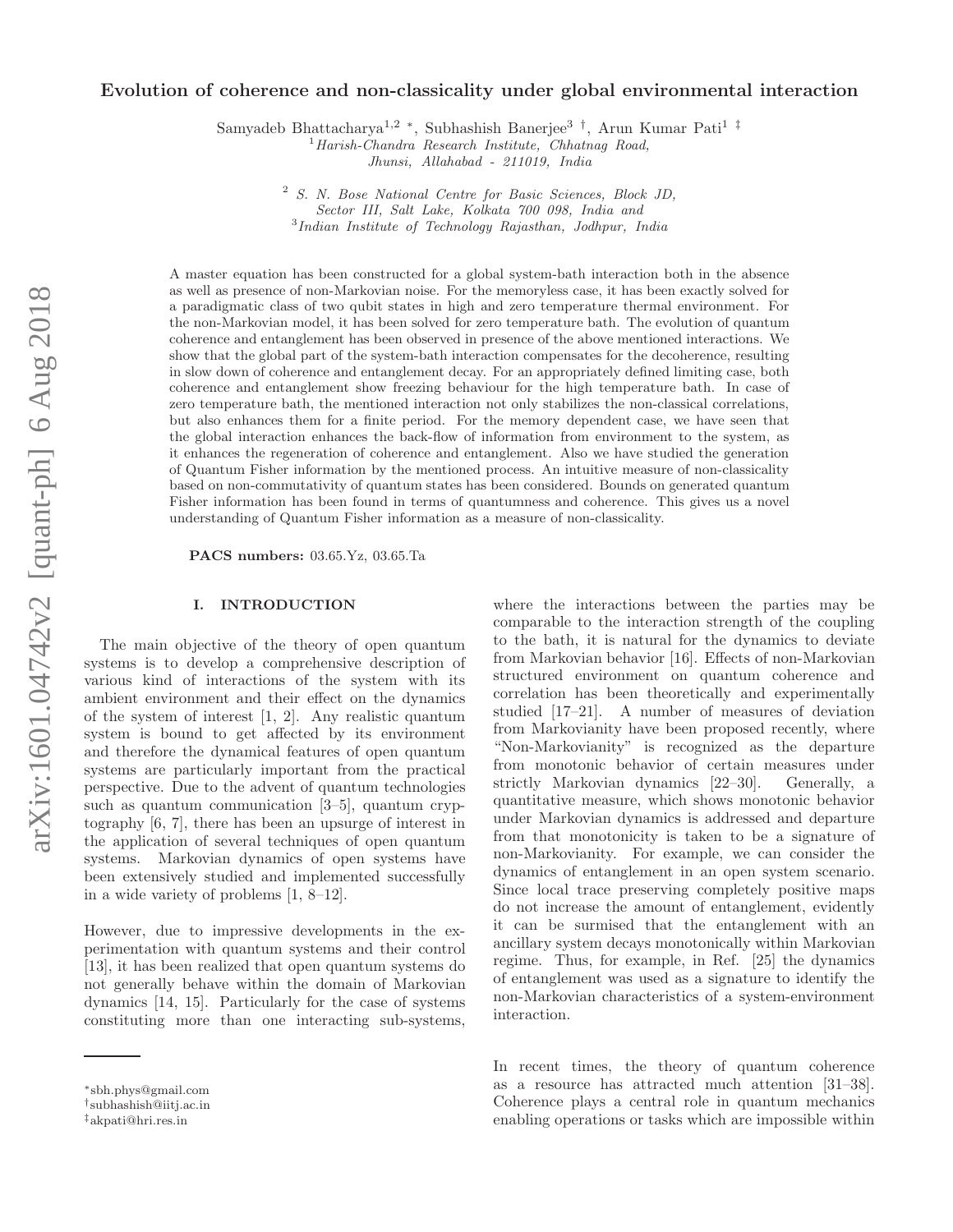the regime of classical mechanics. Coherence underlies the non-classical behavior of a quantum system, like entanglement. In Ref. [31] several measures, like the  $l_1$ norm and the relative entropy were introduced to characterize the coherence of a quantum system. The valid measures of coherence should not increase under allowed incoherent operations. Based on this, it can be inferred that the measures of quantum coherence are monotone under Markovian dynamics. Hence any deviation from the montonicity of coherence measure can also be taken as a signature of deviation from Markovian dynamics [39, 40]. The central theme of our work revolves around this specific issue of the dynamical behavior of coherence monotones under a specific system-environment interaction which is not strictly Markovian. Usually for the case of Markovian dynamics of a composite system, the environment acts locally on each of the parties. For the bipartite case, considered here, the environment is globally interacting with the system. This enables us to consider two parts of the non-unitary evolution. One is of course the local Lindbladian and the other is an interactive part which is essentially causing the deviation from Markovian evolution. Here we have taken a two qubit atomic system interacting with a Harmonic oscillator bath. A similar model with a squeezed thermal bath has been studied earlier for estimating the entanglement dynamics of the atomic system [41, 42]. Based on the above mentioned model, the first part of our work is to present an analytical estimation of the dynamics of coherence, for the purpose of characterization of the deviation from monotonicity and to find the conditions under which such deviation occurs. After that we will extend our study to calculate the exact expression of concurrence for a special class of two qubit X states in order to observe the dynamics of entanglement in our proposed system-bath interaction.

Next, we consider the generation of quantum Fisher information by the global environmental interaction. The Fisher information is a measure of intrinsic accuracy in statistical ensemble theory [43, 44]. Quantum generalization of the Fisher information has also been introduced [45, 46], which can be considered as a measure of non-classicality for quantum system [47, 48]. A measure of quantumness has been proposed in a recent work [49], based on the non-commutativity of quantum states. We have shown that the Quantum Fisher information is lower bounded by the above mentioned quantumness with a factor of  $1/4$  and upper bounded by the  $l_1$  norm of coherence with a factor of  $1/2$ . This gives us an intuitive understanding of Quantum Fisher information as a measure of non-classicality. We have estimated the amount of quantumness and Fisher information that can be generated by the global environmental interaction. Then, we extend our study by considering the memory effect of environmental interaction. We have used a non-Markovian noise model to generalize the global master equation for memory dependent system-bath interactions. We also solve the master equation for two qubit X states to obtain analytical expressions for the  $l_1$  norm of coherence and concurrence and study their dynamics. Further we also investigate the generation of quantumness in the memory dependent environmental interaction.

The organisation of the paper is as follows. In Section II, we will construct the master equation of the concerned system and obtain analytical solution for a particular class of density matrices. In Sections III and IV, we discuss the dynamics of quantum coherence, concurrence quantum Fisher information and quantumness, respectively. In Section V we generalize the master equation to incorporate memory dependent environmental interactions. We then present our conclusions in Section VI.

# II. DYNAMICS OF COMPOSITE QUANTUM SYSTEM IN GLOBAL ENVIRONMENTAL INTERACTION

The dynamics of the reduced density matrix of the system of interest, undergoing a completely positive (CP) evolution, can be expressed in terms of the Kraus operator sum representation (OSR) as

$$
\rho(t) = \sum_{i} M_i(t)\rho(0)M_i^{\dagger}(t). \tag{2.1}
$$

The Kraus operators  $M_i$  must satisfy the trace preserving condition, i.e.,

$$
\sum_{i} M_i^{\dagger}(t) M_i(t) = \mathbb{I}.
$$
\n(2.2)

The Kraus operator sum representation governs a CP evolution. The Markovian master equation can be constructed from the Kraus representation [51]. For a small time interval  $\delta t$ , if we consider

$$
M_i(t) \approx \sqrt{\delta t} L_i, \qquad \forall \ i \neq 0
$$
  

$$
M_0(t) \approx \mathbb{I} - \frac{\delta t}{2} \sum_{i \neq 0} L_i^{\dagger} L_i,
$$
 (2.3)

then it can be seen from equation  $(2.1)$ , that

$$
\frac{\rho(t) - \rho(0)}{\delta t} = \sum_{i} \left[ L_i \rho L_i^{\dagger} - \frac{1}{2} \left( L_i^{\dagger} L_i \rho + \rho L_i^{\dagger} L_i \right) \right].
$$
\n(2.4)

Now if we consider  $L_i = \sqrt{\gamma_i} A_i$ , then for  $\delta t \to 0$ , we get the differential equation

$$
\frac{d\rho}{dt} = \sum_{i} \gamma_i \left[ A_i \rho A_i^{\dagger} - \frac{1}{2} \left( A_i^{\dagger} A_i \rho + \rho A_i^{\dagger} A_i \right) \right], \quad (2.5)
$$

where  $\gamma_i$ s are the decay parameters. This is basically the usual Markovian master equation. Following Ref. [52],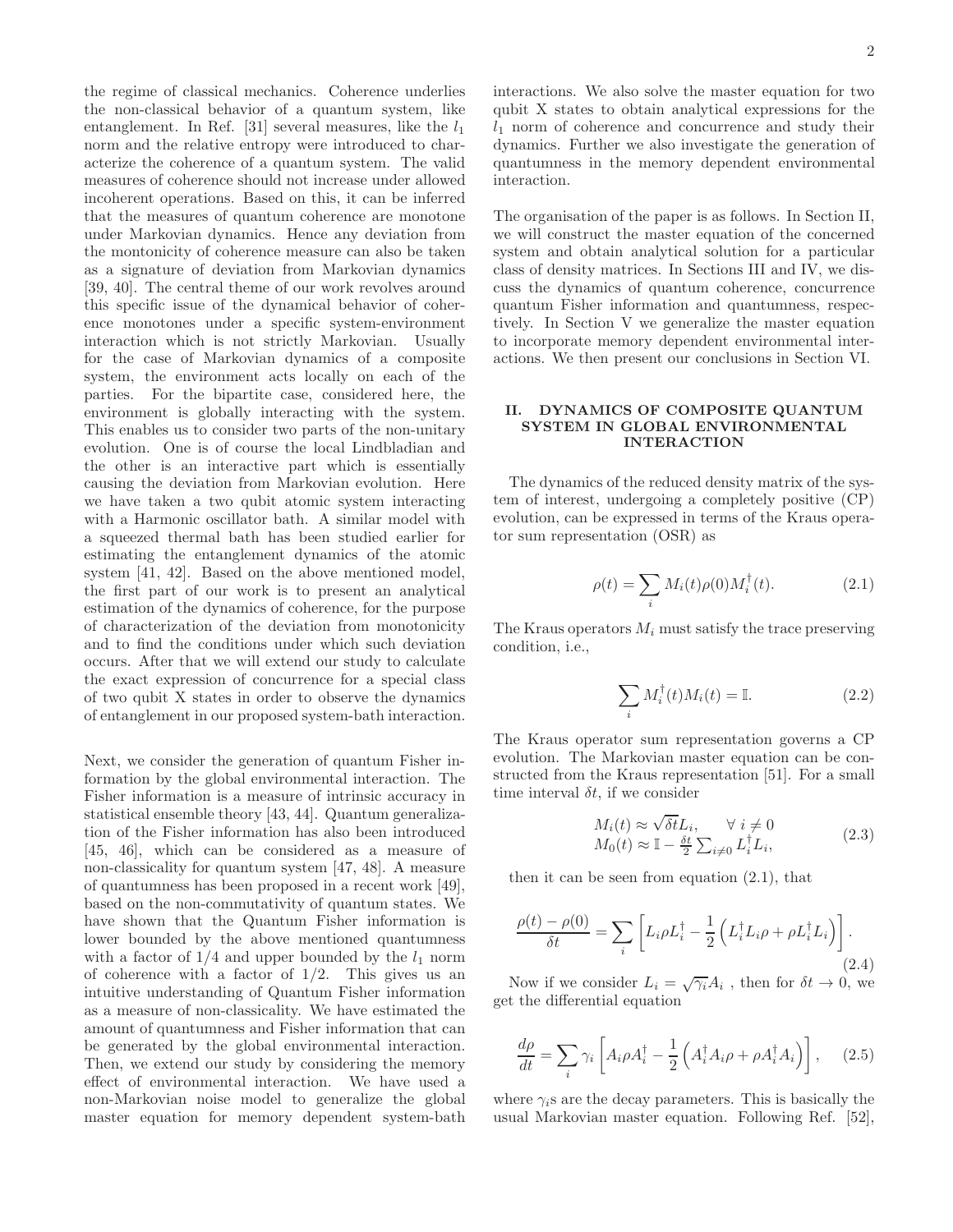for a fixed operator basis  $\{A_{\alpha}\}_{\alpha=0}^n$ , with  $A_0 = \mathbb{I}$ , we can define  $L_i = \sum_{\alpha=0}^n b_{i\alpha} A_{\alpha}$ . Using equation (2.3), it can be seen that the master equation becomes

$$
\frac{d\rho}{dt} = \sum_{\alpha,\beta} \gamma_{\alpha\beta} \left[ A_{\alpha}\rho A_{\beta}^{\dagger} - \frac{1}{2} \left( A_{\alpha}^{\dagger} A_{\beta}\rho + \rho A_{\alpha}^{\dagger} A_{\beta} \right) \right], (2.6)
$$

where  $\{\gamma_{\alpha\beta} = \sum_{i} b_{i\alpha} b_{i\beta}^*\}$  represents a coefficient matrix,

called as the damping basis. The positivity of this kind of dynamical map depends on the positivity of the  $\{\gamma_{\alpha\beta}\}$ matrix [52]. If all the eigenvalues of the damping basis matrix are positive, then the map is completely positive.

Here we are dealing with a two qubit atomic system. Let us first begin by writing down the master equation for such systems, which is of the form (2.5)

$$
\frac{d\rho}{dt} = \sum_{i=1,2} \gamma_i (N+1) \left( \sigma_i^- \rho \sigma_i^+ - \frac{1}{2} \left( \sigma_i^+ \sigma_i^- \rho + \rho \sigma_i^+ \sigma_i^- \right) \right) + \sum_{i=1,2} \gamma_i N \left( \sigma_i^+ \rho \sigma_i^- - \frac{1}{2} \left( \sigma_i^- \sigma_i^+ \rho + \rho \sigma_i^- \sigma_i^+ \right) \right), \tag{2.7}
$$

where

$$
N = \frac{1}{\exp(\frac{\hbar\omega}{k_B T}) - 1},\tag{2.8}
$$

is the Planck distribution function and

$$
\begin{array}{l}\n\sigma_1^- = \sigma^- \otimes \mathbb{I} \; ; \; \sigma_1^+ = \sigma^+ \otimes \mathbb{I}, \\
\sigma_2^- = \mathbb{I} \otimes \sigma^- \; ; \; \sigma_2^+ = \mathbb{I} \otimes \sigma^+, \end{array} \tag{2.9}
$$

are the dipole lowering and raising operators acting locally on the two parties.

Let us now generalize this master equation for the two qubit system following [41], where the environment is modelled as a thermal radiation field, which is interacting with the system in a global way. This is achieved by

a coupling dependent upon the qubit position  $r_n$ . The effective Hamiltonian of the two qubit system can be expressed as

$$
H_S = \sum_{n=1,2} \hbar \omega_n \sigma_n^z + H_{int}, \tag{2.10}
$$

with

$$
H_{int} = \hbar \left( \Omega_{21} \sigma^- \otimes \sigma^+ + \Omega_{12} \sigma^+ \otimes \sigma^- \right) \tag{2.11}
$$

where

$$
\Omega_{ij} = \frac{3}{4} \sqrt{\gamma_i \gamma_j} \left[ -(1 - (\hat{\mu} \cdot \hat{r}_{ij})^2) \frac{\cos k_0 r_{ij}}{k_0 r_{ij}} + (1 - 3(\hat{\mu} \cdot \hat{r}_{ij})^2) \left[ \frac{\sin k_0 r_{ij}}{(k_0 r_{ij})^2} + \frac{\cos k_0 r_{ij}}{(k_0 r_{ij})^3} \right] \right].
$$
\n(2.12)

Here  $\hat{\mu} = \hat{\mu}_1 = \hat{\mu}_2$  are the dipole moment operators and  $\hat{r}_{ij}$  are the unit vectors along the atomic transition dipole moments with  $\mathbf{r}_{ij} = \mathbf{r}_i - \mathbf{r}_j$ . Also  $k_0 = \omega_0/c$ , where  $\omega_0 =$ 

 $(\omega_1 + \omega_2)/2$  and  $\gamma_i = \omega_i^3 \mu_i^2 / 3\pi \varepsilon \hbar c^3$  is the spontaneous emission rate. Following Ref. [41], the non-unitary part of the global master equation can be written as

$$
\frac{d\rho}{dt} = \frac{i}{\hbar}[\rho, H_S] + \sum_{i,j=1,2} \gamma_{ij}(N+1) \left( \sigma_i^- \rho \sigma_j^+ - \frac{1}{2} \left( \sigma_i^+ \sigma_j^- \rho + \rho \sigma_i^+ \sigma_j^- \right) \right) + \sum_{i,j=1,2} \gamma_{ij} N \left( \sigma_i^+ \rho \sigma_j^- - \frac{1}{2} \left( \sigma_i^- \sigma_j^+ \rho + \rho \sigma_i^- \sigma_j^+ \right) \right),\tag{2.13}
$$

where

$$
\gamma_{ij} = \sqrt{\gamma_i \gamma_j} a(k_0 r_{ij}) \; ; \quad \forall i \neq j
$$
\n
$$
\gamma_i = \frac{\omega_i^3 \mu_i^2}{3 \pi \varepsilon \hbar c^3}, \tag{2.14}
$$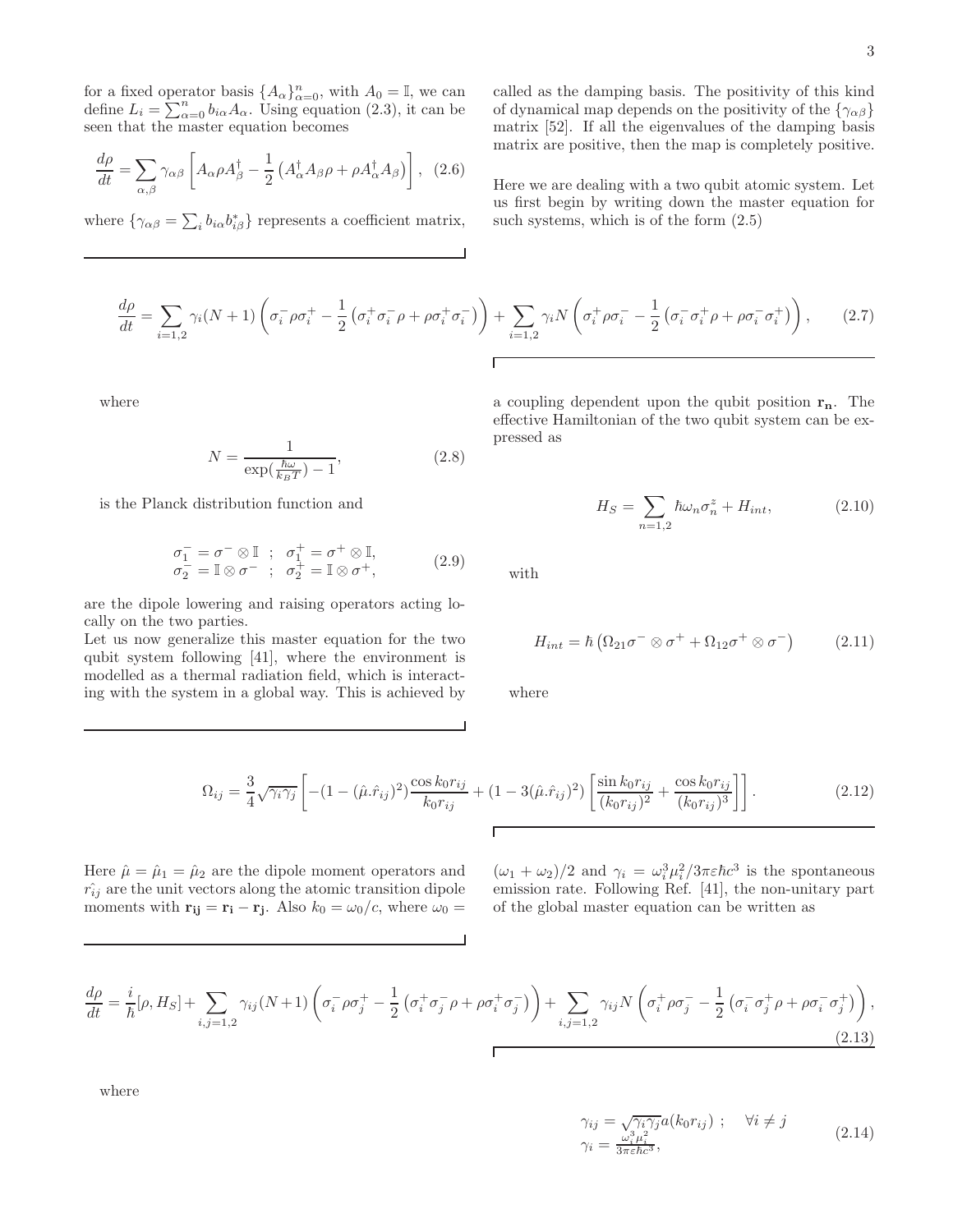$$
a(k_0r_{ij}) = \frac{3}{2} \left[ (1 - (\hat{\mu}.\hat{r}_{ij})^2) \frac{\sin k_0r_{ij}}{k_0r_{ij}} + (1 - 3(\hat{\mu}.\hat{r}_{ij})^2) \left[ \frac{\cos k_0r_{ij}}{(k_0r_{ij})^2} - \frac{\sin k_0r_{ij}}{(k_0r_{ij})^3} \right] \right].
$$
 (2.15)

The interaction Hamiltonian  $H_{int}$  with characteristic frequency  $\Omega_{ij}$  governs the coherent part of the evolution and the non-unitary part with characteristic frequency  $\gamma_{ij}$  regulates the incoherent part of the evolution. Note that,  $\gamma_{ij}$  arises due to multi qubit interaction of the composite system with the bath and is the reason behind the global nature of the system-bath interaction. Basically, the bath opens up a channel between the two system qubits, an aspect of global interaction not seen for local interactions. It is to be noted that both  $\Omega_{ij}$  and  $\gamma_{ij}$  are environment dependent, where the environment factor of  $\Omega_{ij}$  is described by the elements in the square brackets of Eq. (2.12) and the corresponding factor of  $\gamma_{ij}$  comes from the parameter  $a(k_0r_{ij})$  in Eq. (2.15) quantifying the coupling between qubits and bath.

For a two qubit system with identical parties we have  $\gamma_{12} = \gamma_{21}$  and  $\gamma_1 = \gamma_2 = \gamma$ . Also,  $k_0 = 2\pi/\lambda_0$  is the resonant wave vector, and occurring in the term  $k_0r_{ij}$ indicates a resonant length scale. Now the damping basis matrix for the equation (2.13) will be

$$
\begin{pmatrix}\n\gamma(N+1) & 0 & \gamma_{12}(N+1) & 0 \\
0 & \gamma N & 0 & \gamma_{12}N \\
\gamma_{12}(N+1) & 0 & \gamma(N+1) & 0 \\
0 & \gamma_{12}N & 0 & \gamma N\n\end{pmatrix}.
$$
\n(2.16)

From (2.16), we see that the condition for positivity is  $\gamma_{12} \leq \gamma$ , that is,  $a(k_0r_{ij}) \leq 1$  (for the rest of the paper we will denote it by  $a$ ). Using  $(2.15)$ , we find the specific condition for positivity as

$$
R\sin^2\phi \frac{\sin(k_0 r_{ij} - \theta)}{k_0 r_{ij}} \le \frac{2}{3},\tag{2.17}
$$

with

$$
R = \sqrt{\left(1 + \frac{2\cot^2\phi - 1}{(k_0 r_{ij})^2}\right)^2 + \left(\frac{2\cot^2\phi - 1}{k_0 r_{ij}}\right)^2},
$$
 (2.18)

and

$$
\tan \theta = \frac{2 \cot^2 \phi - 1}{k_o r_{ij} + \frac{2 \cot^2 \phi - 1}{k_o r_{ij}}}.
$$
 (2.19)

For a specific case, we can take  $\cot \phi = 1/\sqrt{2}$ , so that  $\tan \theta = 0$  and  $R = 1$ . For this case, the condition of positivity reduces to

$$
\frac{\sin k_0 r_{ij}}{k_0 r_{ij}} \le 1.
$$
\n(2.20)

From (2.20), it is evident that the limiting condition  $(a \rightarrow 1)$  can be reached, when the separation  $(r_{ii})$  is very small compared to the resonant wavelength  $\lambda_0$ . This is attainable when  $\lambda_0$  is very large, i.e., the separation between the energy levels of both the atomic qubits is small. Our aim here is to find a solution for the master equation given by (2.13). For that purpose we take a special class of density matrices of the form of X-states

$$
\begin{pmatrix}\n\rho_{11} & 0 & 0 & \rho_{14} \\
0 & \rho_{22} & \rho_{23} & 0 \\
0 & \rho_{23}^* & \rho_{33} & 0 \\
\rho_{14}^* & 0 & 0 & \rho_{44}\n\end{pmatrix}.
$$
\n(2.21)

X states are very important in the study of quantum information theory because of their simple representation [53, 54]. This class includes, among others, the wellknown Bell diagonal and Werner states. X states has been studied extensively in the literature [53, 54]. Their invariance properties and the underlying symmetry have been studied [54]. It has been shown that they remain form invariant under the considered quantum operations. Inserting  $(2.21)$  in  $(2.13)$ , we get the following set of coupled differential equations

$$
\dot{\rho}_{11} = -2\gamma (N+1)\rho_{11} + \gamma N(\rho_{22} + \rho_{33}) + \gamma_{12}N(\rho_{23} + \rho_{23}^*)
$$
\n
$$
\dot{\rho}_{22} = \gamma (N+1)\rho_{11} + \gamma N\rho_{44} - \gamma (2N+1)\rho_{22} - \frac{\gamma_{12}}{2}(2N+1)(\rho_{23} + \rho_{23}^*) + i\Omega_{12}(\rho_{23} - \rho_{23}^*)
$$
\n
$$
\dot{\rho}_{33} = \gamma (N+1)\rho_{11} + \gamma N\rho_{44} - \gamma (2N+1)\rho_{22} - \frac{\gamma_{12}}{2}(2N+1)(\rho_{23} + \rho_{23}^*) - i\Omega_{12}(\rho_{23} - \rho_{23}^*)
$$
\n
$$
\dot{\rho}_{44} = -(\dot{\rho}_{11} + \dot{\rho}_{22} + \dot{\rho}_{33}),
$$
\n
$$
\dot{\rho}_{23} = -\gamma (2N+1)\rho_{23} + \gamma_{12}(N+1)\rho_{11} + \gamma_{12}N\rho_{44} - \frac{\gamma_{12}}{2}(2N+1)(\rho_{22} + \rho_{33}) + i\Omega_{12}(\rho_{22} - \rho_{33}),
$$
\n
$$
\dot{\rho}_{14} = -\gamma (2N+1)\rho_{14} - 4i\omega\rho_{14}.
$$
\n(2.22)

We are going to solve this for two cases of high and zero temperature.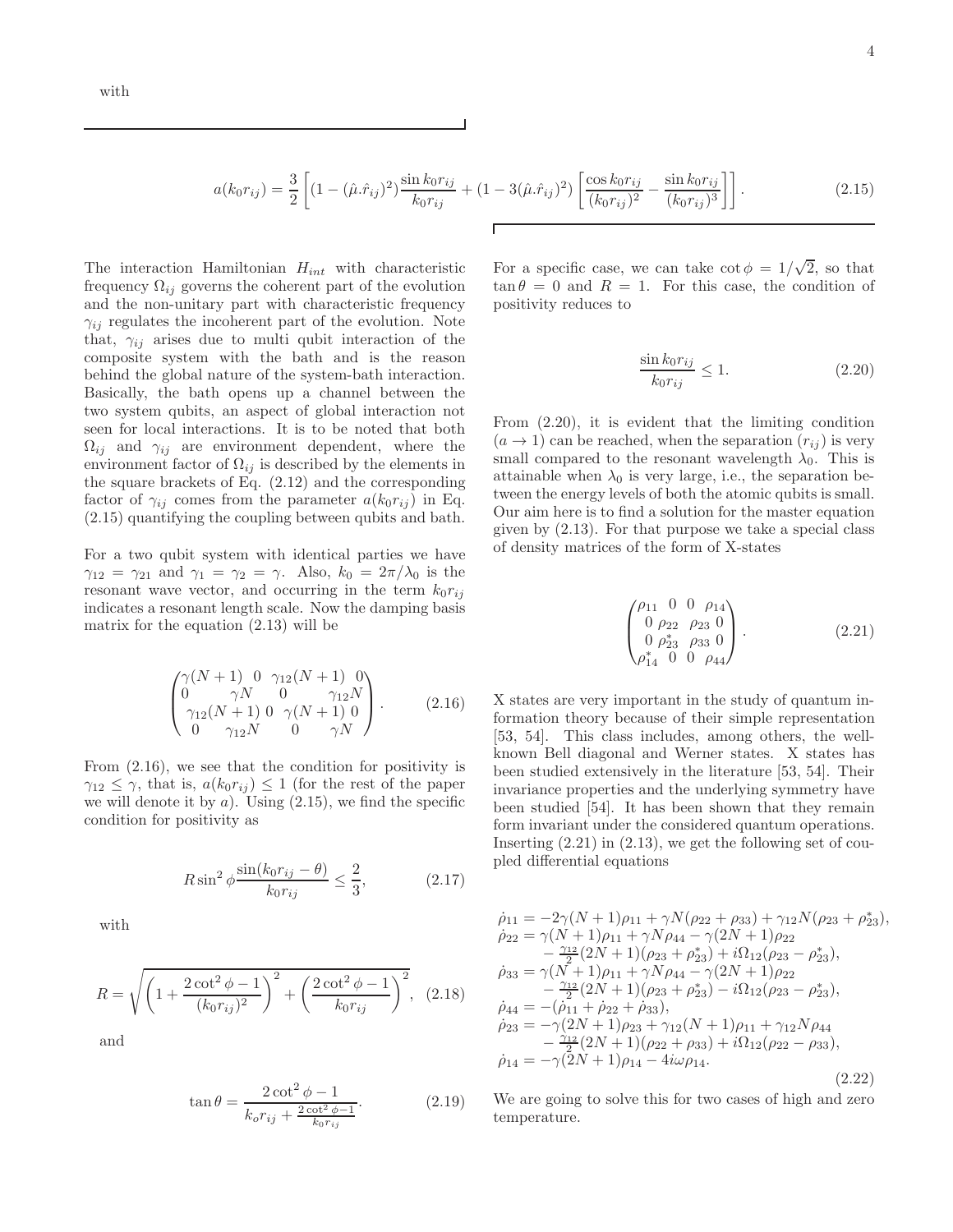# A. High temperature case

For the case when the thermal bath is at high temperature  $(N \gg 1)$ , the rates of dissipation and absorption are equal. The solution of the master equation is then given by

 $\rho_{11}(t) = W(t) + W'(t), \ \rho_{44}(t) = W(t) - W'(t),$  $\rho_{22}(t) = U(t) + U'(t), \ \rho_{33}(t) = U(t) - U'(t),$  $\rho_{23} = V(t) + iV'(t), \rho_{14}(t) = \rho_{14}(0) \exp[-(2\gamma N + 4i\omega)t].$ (2.23)

$$
W(t) = \frac{W(0) + U(0)}{2} - \left(\frac{U(0) - W(0)}{2}\right) e^{-3\gamma N t} \left[\cosh\left(\gamma N t \sqrt{1 + 8a^2}\right) - \frac{\sinh\left(\gamma N t \sqrt{1 + 8a^2}\right)}{\sqrt{1 + 8a^2}}\right] + \frac{2a}{\sqrt{1 + 8a^2}} V(0) e^{-3\gamma N t} \sinh\left(\gamma N t \sqrt{1 + 8a^2}\right),
$$
\n(2.24)

where

$$
U(t) = \frac{W(0) + U(0)}{2} + \left(\frac{U(0) - W(0)}{2}\right) e^{-3\gamma Nt} \left[\cosh\left(\gamma Nt\sqrt{1 + 8a^2}\right) - \frac{\sinh(\gamma Nt\sqrt{1 + 8a^2})}{\sqrt{1 + 8a^2}}\right] - \frac{2a}{\sqrt{1 + 8a^2}} V(0) e^{-3\gamma Nt} \sinh\left(\gamma Nt\sqrt{1 + 8a^2}\right),
$$
\n(2.25)

$$
V(t) = V(0)e^{-3\gamma Nt} \left[ \cosh\left(\gamma Nt\sqrt{1+8a^2}\right) + \frac{\sinh(\gamma Nt\sqrt{1+8a^2})}{\sqrt{1+8a^2}} \right] - \frac{2a}{\sqrt{1+8a^2}} (U(0) - W(0))e^{-3\gamma Nt} \sinh\left(\gamma Nt\sqrt{1+8a^2}\right),\tag{2.26}
$$

 $\Gamma$ 

$$
U'(t) = U'(0)e^{-2\gamma Nt}\cos(2\Omega_{12}t) - V'(0)e^{-2\gamma Nt}\sin(2\Omega_{12}t)
$$
\n(2.27)

$$
V'(t) = V'(0)e^{-2\gamma Nt}\cos(2\Omega_{12}t) + U'(0)e^{-2\gamma Nt}\sin(2\Omega_{12}t)
$$
\n(2.28)

$$
W'(t) = W'(0)e^{-2\gamma Nt}
$$
\n(2.29)

From Eq. $(2.23)$  and Eq.  $(2.26)$ , we can clearly see that, due to the presence of global system-environment interaction (whose strength is characterized by  $a$ ), the offdiagonal components are getting feedback from the diagonal parts and is unlike that of local Markovian decay. If we approximate that the interactive part of the evolution is negligible, then setting  $a \to 0$ , we get

$$
\rho_{23}(t) = \rho_{23}(0) \exp(-2\gamma Nt), \qquad (2.30)
$$

which is consistent with the usual local Markovian decay.

### B. Zero Temperature case

Let us now consider the other extreme situation, where the bath is at zero temperature  $(N \to 0)$ . In this case there will be no absorption part of the Lindbladian. The solution of the master equation can then be given by

$$
\rho_{11}(t) = \rho_{11}(0)e^{-2\gamma t}, \n\rho_{22}(t) = U_c(t) + U_c('t), \n\rho_{33}(t) = U_c(t) - U'_c(t), \n\rho_{44}(t) = 1 - \rho_{11}(t) - 2U_c(t), \n\rho_{23} = V_c(t) + iV'_c(t), \n\rho_{14}(t) = \rho_{14}(0) \exp[-(\gamma + 4i\omega)t].
$$
\n(2.31)

where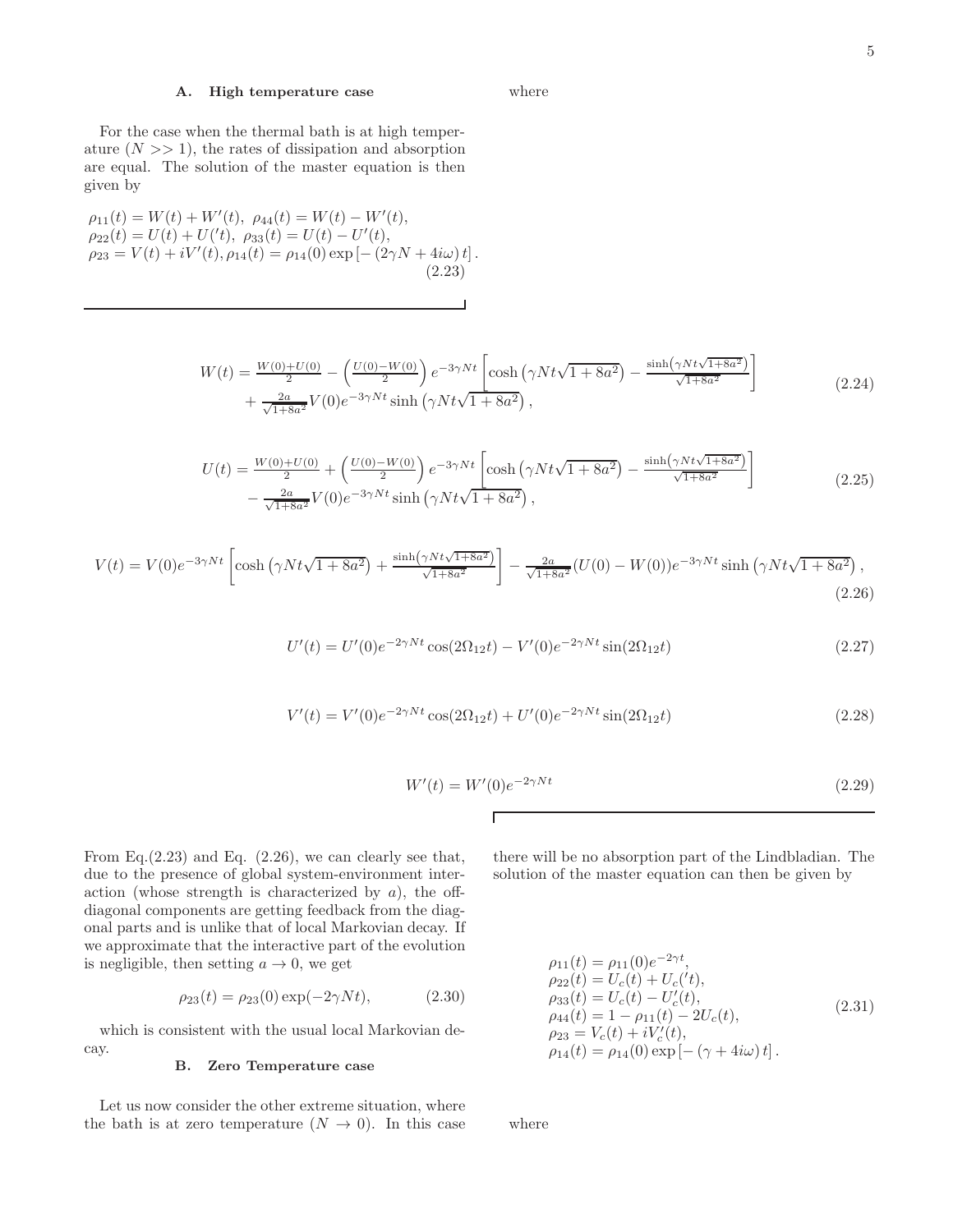$$
U_c(t) = U_c(0)e^{-\gamma t}\cosh(a\gamma t) - V_c(0)e^{-\gamma t}\sinh(a\gamma t) + \frac{\rho_{11}(0)}{2}\left[\frac{1+a}{1-a}e^{-(1+a)\gamma t}\left(1 - e^{-(1-a)\gamma t}\right) + \frac{1-a}{1+a}e^{-(1-a)\gamma t}\left(1 - e^{-(1+a)\gamma t}\right)\right]
$$
\n(2.32)

$$
V_c(t) = V_c(0)e^{-\gamma t}\cosh(a\gamma t) - U_c(0)e^{-\gamma t}\sinh(a\gamma t) + \frac{\rho_{11}(0)}{2}\left[\frac{1+a}{1-a}e^{-(1+a)\gamma t}\left(1-e^{-(1-a)\gamma t}\right) - \frac{1-a}{1+a}e^{-(1-a)\gamma t}\left(1-e^{-(1+a)\gamma t}\right)\right],\tag{2.33}
$$

Г

$$
U_c'(t) = U_c'(0)e^{\gamma t} \cos(2\Omega_{12}t) - V_c'(0)e^{-\gamma t} \sin(2\Omega_{12}t)
$$
\n(2.34)

$$
V_c'(t) = V_c'(0)e^{-\gamma t}\cos(2\Omega_{12}t) + U_c'(0)e^{-\gamma t}\sin(2\Omega_{12}t)
$$
\n(2.35)

Here also we can see that for the usual local markovian case, the dynamics of the off-doagonal term is reduced down to  $\rho_{23}(t) = \rho_{23}(0)e^{-\gamma t}$ .

## III. EVOLUTION OF COHERENCE AND ENTANGLEMENT

Coherence is one of the fundamental properties of a quantum system closely connected to quantum superposition. Though quantum optics was the initial framework for understanding the concept and physical significance of coherence [55, 56], over the years its importance has been realized in many different fields, such as superconducting devices [57] and even in complex biological systems like photosynthetic reaction centers [58, 59]. Coherence is also very important from the perspective of quantum thermodynamics [60–64]. In non-equilibrium situations, presence of coherence raises serious questions over the classical notion of a thermodynamic bath in a Carnot engine [65, 66]. It has impact on quantum transport efficiency [67–69], leading to the violation of Fourier's Law [70]. Dissipative quantum thermodynamics offers the possibility to generate resources which are essential for technologies like quantum communication, cryptography, metrology and computation [71]. From these perspectives, it is very important to understand the role of quantum coherence for the future development of robust quantum memory devices. All these recent developments provided the motivation for constructing a rigorous framework of coherence resource theory [31], where it was shown that any valid measure of coherence  $C(\rho)$ has the following properties:

1. 
$$
C(\rho) = 0
$$
 iff  $\rho \in \mathcal{I}$ , where  $\mathcal{I}$  denotes incoherent

states, which are the diagonal states in the preferred basis.

- 2. Monotonicity under incoherent selective measurements :  $C(\rho) \geq \sum_n p_n C(\rho_n)$ . Here  $\rho_n = \hat{\mathcal{K}}_n \rho \hat{\mathcal{K}}_n^{\dagger}$ <br>and  $p_n = Tr(\hat{\mathcal{K}}_n \rho \hat{\mathcal{K}}_n^{\dagger})$  with  $\sum_n \hat{\mathcal{K}}_n^{\dagger} \hat{\mathcal{K}}_n = \mathbb{I}$  and  $\hat{\mathcal{K}}_n \mathcal{I} \hat{\mathcal{K}}_n^{\dagger} \subset \mathcal{I}.$
- 3. Convexity :  $C(\sum_{n} p_n \rho_n) \leq \sum_{n} p_n C(\rho_n)$  for any set of states  $\{\rho_n\}$  and probability distribution  $\{P_n\}.$

Based on these properties, the  $l_1$  norm of coherence' and the 'relative entropy of coherence' were shown to be valid measures characterizing the coherence of a quantum system [31]. Here, we will take the  $l_1$  norm of coherence  $C_{l_1}(\rho)$  to study the dynamics of coherence. It is an intuitive measure related to the off-diagonal elements of a density matrix and is defined as the  $l_1$  matrix norm  $C_{l_1}(\rho) = \sum_{i \neq j} ||\rho_{ij} - \mathcal{I}_{ij}||$ . After doing the optimization over all possible incoherent states  $(\mathcal{I})$ , it can be shown to be

$$
C_{l_1}(\rho) = \sum_{i \neq j} |\langle i|\rho|j\rangle|, \tag{3.1}
$$

that is, the sum of the magnitudes of all the off-diagonal elements. Interestingly, it is important to note that the  $l_1$ -norm of coherence truly captures the notion of wave nature as it satisfies a duality relation [72]. Also it has been shown that the notion of quantum coherence plays a prominent role in understanding of neutrino oscillations [73]. For our two cases, we find the  $l_1$  norm of coherence to be

$$
C_{l_1}^H(\rho) = 2|\rho_{14}(0)| \exp(-2\gamma Nt) + 2\sqrt{V^2(t) + V'^2(t)}
$$
  
\n
$$
C_{l_1}^Z(\rho) = 2|\rho_{14}(0)| \exp(-\gamma t) + 2\sqrt{V_c^2(t) + V_c'^2(t)}
$$
\n(3.2)

,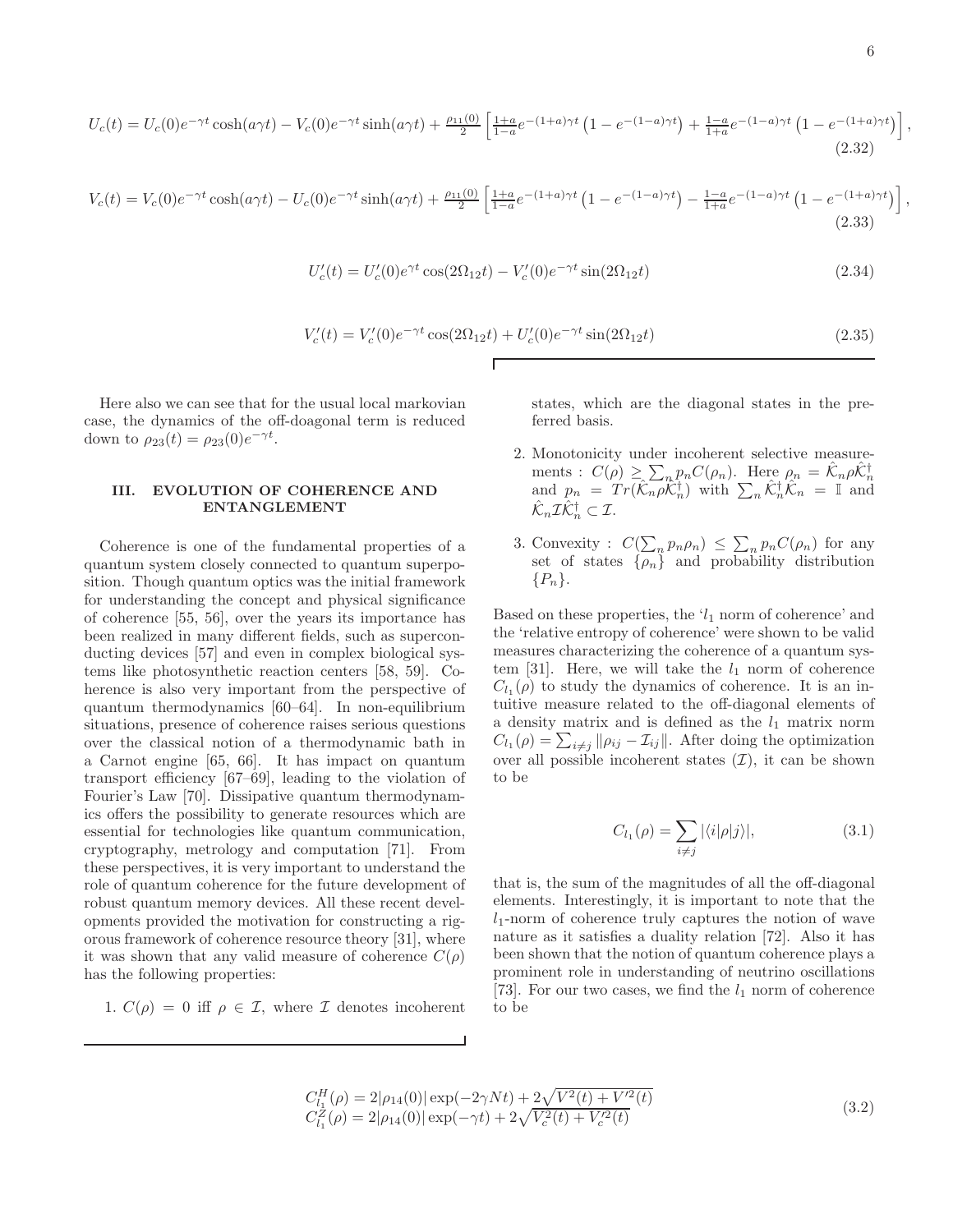For example, let us take a particular Werner state

$$
\frac{1}{4} \begin{pmatrix} 1-x & 0 & 0 & 0 \\ 0 & x+1 & -2x & 0 \\ 0 & -2x & x+1 & 0 \\ 0 & 0 & 0 & 1-x \end{pmatrix},
$$
\n(3.3)

where x is a non-zero parameter lying between  $-1/3$  and 1. For these particular states, the  $l_1$  norm of coherence for hot bath is given by Eq. (3.4). Here the coherence defined in the usual computational basis  $(|00\rangle, |01\rangle,$  $| 10 \rangle$ ,  $| 11 \rangle$ , is given by

$$
C_{L1}^H(\rho_W) = x e^{-3N\gamma t} \left[ \cosh\left(\gamma N t \sqrt{1 + 8a^2}\right) + \left(\frac{1 + 2a}{\sqrt{1 + 8a^2}}\right) \sinh\left(\gamma N t \sqrt{1 + 8a^2}\right) \right].
$$
 (3.4)

The  $l_1$  norm of coherence for the zero temperature case is given by

$$
C_{L1}^{Z}(\rho_W) = x e^{-\gamma t} \cosh(a\gamma t) + \frac{1+x}{2} e^{-\gamma t} \sinh(a\gamma t) - \frac{1-x}{4} \left[ \frac{1+a}{1-a} e^{-(1+a)\gamma t} \left( 1 - e^{-(1-a)\gamma t} \right) - \frac{1-a}{1+a} e^{-(1-a)\gamma t} \left( 1 - e^{-(1+a)\gamma t} \right) \right]
$$
\n(3.5)



FIG. 1: (Colour online) Coherence C with respect to  $\gamma N t$ for the Werner state with  $x = 1$ , with a as a parameter. We have taken  $a = 0, 1/2, 3/4, 1$  respectively. The red (large dashed) plot is for  $a = 0$ , which is the usual Markovian case. The blue (thin line) plot is for  $a = 1/2$ , while black (small dashed) and green (thick line) denote  $a = 3/4$  and  $a = 1$ , respectively. The figure shows that with increment of a, the decay of coherence slows down and for the limiting case, it freezes after some time. The increment of coherence is the signature of the deviation from Markovian behavior.

In Fig.1, the evolution of  $C_{l_1}$  with time (scaled by the decay parameter  $\gamma$ ) is depicted. It can be seen that with the increment of the strength of the non-local environmental interaction, the decay of coherence slows down. For the limiting case of  $a = 1$ , the  $l_1$  norm of coherence is constant and equals to  $C_{l_1} = x$ . This limiting condition is attainable when the separation between the energy levels of both the atomic qubits is small. Whereas, for the local Markovian case we have  $C_{l_1} = xe^{-2\gamma Nt}$ . Hence it is clear, that the global part of the environmental interaction imposes a reverse flow of coherence into the system

as opposed to the usual Markovian decay. Due to this reverse flow, the usual decoherence process slows down and may even stop, depending on the strength of the global interaction. The global interaction therefore generates a feedback to coherence at the expense of the population. In a recent work [74], a dynamical condition has been proposed, under which the coherence of qubit systems is totally unaffected by noise. There the dynamical process under which the qubit system evolves is considered to be incoherent; that is, the process maps any incoherent state to the set of incoherent states. From the perspective of coherence resource theory, what we are claiming here is different from the motivation of that work. Here, we have taken a dynamical map, which acts as a resource for generating quantum coherence in a qubit system. For the low temperature case, we encounter a more interesting situation. Here the dynamics depends on the mixedness x of the Werner state we have taken. For the initial pure state charectesized by  $x = 1$ , the Coherence can be given by  $C_{L1}^Z = e^{-(1-a)\gamma t}$ . Hence, for the limiting case of  $a = 1$ , the coherence is frozen at it's initial maximum value 1. But for other cases  $(x < 1)$ , we have a finite contribution from the white noise part of the initial state, which makes the situation different.

From FIG. 2, we see that in the zero temperature regime, with the increase of global interaction, coherence not only stabilizes but also increase from it's initial value, which shows a generation of coherence due to the global interaction.

Next, we will consider the dynamics of other quantum correlations like the entanglement and the Fisher information to further extend our study.

Let us now compare the dynamics of the coherence with that of the entanglement, expressed as the concurrence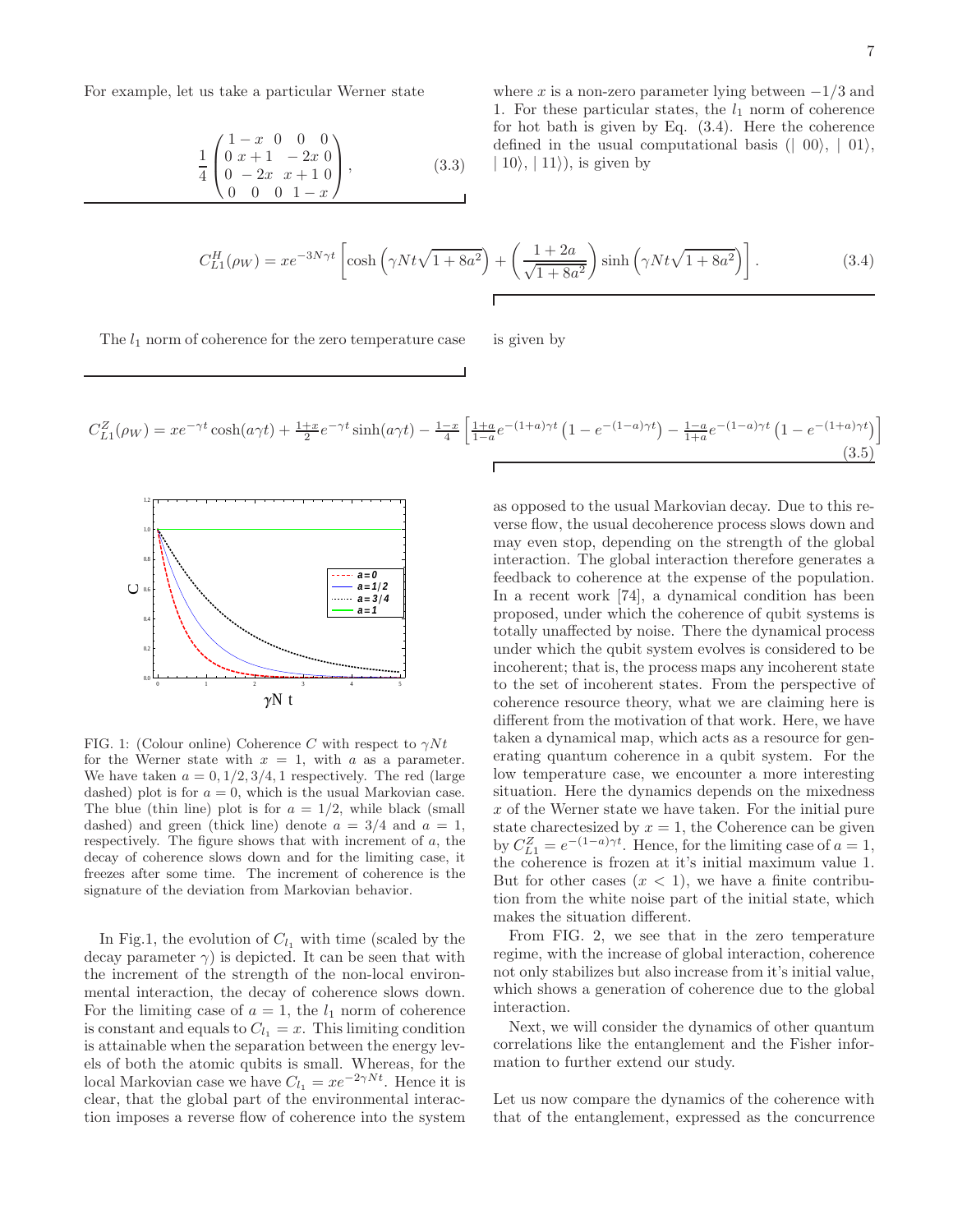

FIG. 2: (Colour online) Coherence C with respect to  $\gamma t$ for the Werner state with  $x = 1/2$ , with a as a parameter. We have taken  $a = 0.75, 0.8, 0.9, 0.95$  respectively. The figure shows that with increment of a, the decay of coherence slows down and as the global interaction increases, there is a generation of coherence.

[75, 76]. Entanglement is a very basic property of a composite quantum system, which gives rise to nontrivial phenomena in quantum information science. It is well known that many composite quantum systems having coherence (even some maximally coherent states) may not be entangled at all. For example, the maximally coherent state  $|\psi\rangle = \frac{1}{2}(|00\rangle + |01\rangle + |10\rangle + |11\rangle)$  can be written in the form  $|\psi\rangle = \frac{1}{\sqrt{2}}$  $\frac{1}{2}(|0\rangle + |1\rangle) \otimes \frac{1}{\sqrt{2}}$  $\frac{1}{2}(|0\rangle + |1\rangle),$ that is, the state is a product state and hence not entangled. This indicates that entanglement is a much

more restricted quantum characteristic than coherence. We will now study the dynamics of concurrence for the global environmental interaction, to see whether it has a similar effect on entanglement as it had on coherence.

For any two qubit system, concurrence may be explicitly calculated from the density matrix as

$$
E_c(\rho) = \max\{0, \sqrt{\lambda_1} - \sqrt{\lambda_2} - \sqrt{\lambda_3} - \sqrt{\lambda_4}\},\quad (3.6)
$$

where the quantities  $\lambda_i$  (i=1,2,3,4) are the eigenvalues of the matrix (in decreasing order )

$$
\tau = \rho(\sigma_y \otimes \sigma_y)\rho^*(\sigma_y \otimes \sigma_y). \tag{3.7}
$$

Here  $\rho^*$  is the complex conjugate of the density matrix  $\rho$  in the usual computational basis. For the X states we have taken in (2.21), the concurrence can be expressed in a simpler form as given by

$$
E_c = 2max\{0, (|\rho_{23}| - \sqrt{\rho_{11}\rho_{44}}), (|\rho_{14}| - \sqrt{\rho_{22}\rho_{33}})\}.
$$
\n(3.8)

For the case of Werner states (3.3), the concurrence will be  $E_c = 2max\{0, |\rho_{23}| - \sqrt{\rho_{11}\rho_{44}}\}$ . Hence, when  $|\rho_{23}| > \sqrt{\rho_{11}\rho_{44}}$ , the state is entangled. When the system is interacting with a hot bath, the expression of entanglement for Werner state is given by

$$
E_c^H(\rho_W) = \frac{x}{2} e^{-3\gamma Nt} \left[ 3 \cosh\left(\gamma Nt\sqrt{1 + 8a^2}\right) + \left(\frac{6a - 1}{\sqrt{1 + 8a^2}}\right) \sinh\left(\gamma Nt\sqrt{1 + 8a^2}\right) \right] - \frac{1}{2}.
$$
 (3.9)

From the Fig. 3, we see that entanglement decay also slows down with the increase in the strength of the global environmental interaction. For the limiting value  $a = 1$ , after some initial decay, it also saturates like coherence. In this section, we have shown that the global systembath interaction prolongs the lifetime of coherence and entanglement. With the increasing strength of the global part of the interaction (which is characterized by the parameter  $a$ ), the lifetime of both the coherence and the entanglement increases.

Let us now consider the zero temperature situation. If we start from a maximally entangled state  $(x = 1)$ , we find that the entanglement can then be given by the expression  $E(t) = e^{-(1-a)\gamma t}$ . Which shows that entanglement decays exponentially. With the increase of the global interaction, the decay slows down and for the limiting case, it freezes. Similar to the case of coherence, here also the situation is a little different, when we start from an initial mixed state. Let us consider Werner state with

 $x = 1/2$ . In FIG. 4, we can see the evolution of entanglement with time. From the figure we can see that for zero temperature bath, there is a region of the evolution where entanglement is generated due to the global nature of the environmental interaction and it even surpasses the initial entanglement.

It is also important to note that not all states will show this behaviour of coherence and correlation freezing. For example, Werner states of the form  $\frac{(1-x)}{4}\mathbb{I}+x|\psi^+\rangle\langle\psi^+|$ with  $|\psi^+\rangle = (|00\rangle + |11\rangle)/\sqrt{2}$ , will not show the above observed behavior of slowing down of coherence and correlation decay. This could be attributed to the form of the coherent part of the effective Hamiltonian (2.10) and (2.11), due to the global nature of the system-reservoir interaction. Following Ref. [42], we can infer that under the evolution determined by the interaction Hamiltonian (2.11), the two atom system behaves as a single four level system with the ground state  $|q\rangle$ , the excited state  $|e\rangle$  and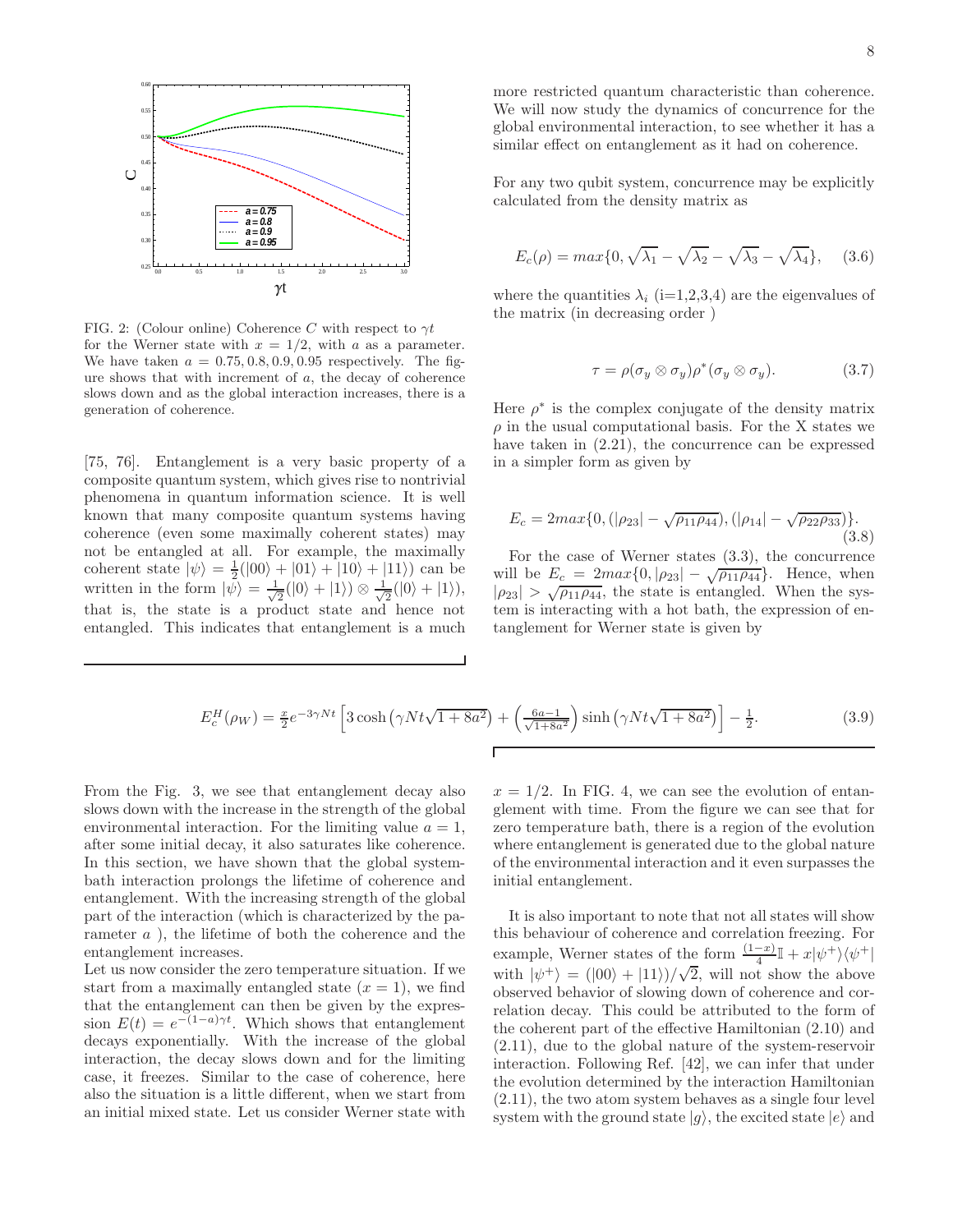

FIG. 3: (Colour online) Concurrence  $E_C$  versus  $\gamma t$  for the Werner state with  $x = 1$ , with a as a parameter. We have taken  $a = 0, 1/2, 3/4, 1$  respectively. The red (large dashed) plot is for  $a = 0$ , which is the usual Markovian case. The blue (thin line) plot is for  $a = 1/2$ , black (small dashed) plot is for  $a = 3/4$  and green (thick line) is for  $a = 1$ . The figure shows that with increment of  $a$ , the sudden death of entanglement slows down, like a slow decay. For  $a = 1$ , the sudden death vanishes completely and entanglement freezes to a particular value after a small initial decay.



FIG. 4: (Colour online) Concurrence  $E_C$  versus  $\gamma t$  for the Werner state with  $x = 1/2$ , with a as a parameter. We have taken  $a = 0.75, 0.8, 0.9, 0.95$  respectively.

two intermediate symmetric and anti-symmetric states  $|s\rangle$  and  $|as\rangle$ , respectively. Where

$$
|g\rangle = |00\rangle, |e\rangle = |11\rangle,|s\rangle = \frac{1}{\sqrt{2}}(|10\rangle + |01\rangle),|as\rangle = \frac{1}{\sqrt{2}}(|10\rangle - |01\rangle).
$$
 (3.10)

The Hamiltonian (2.10), which is generated by dipoledipole interactions [42], does not affect the ground and excited states. Only the symmetric and anti-symmetric states are affected by it. The incoherent part of the dipole-dipole interaction is basically the global part of the dynamical map with the strength  $\gamma_{12}$ . Therefore, the global interaction affects only  $\rho_{23}$  and  $\rho_{23}^*$ , which are the components of the symmetric and anti-symmetric states. For the limiting case of  $a = 1$ , the master equation can

be written as

$$
\frac{d\rho}{dt} = \frac{i}{\hbar} [\rho, H] + \gamma (N+1) \left( J^- \rho J^+ - \frac{1}{2} \left( J^+ J^- \rho + \rho J^+ J^- \right) \right) \quad (3.11) + \gamma N \left( J^+ \rho J^- - \frac{1}{2} \left( J^- J^+ \rho + \rho J^- J^+ \right) \right),
$$

with  $J^{\pm} = \sigma_1^{\pm} + \sigma_2^{\pm}$ . For this case the global interaction creates a decoherence free evolution for  $|s\rangle$  and  $|as\rangle$  and thus preserves the non-classicality of the states.

### IV. GENERATION OF QUANTUMNESS AND BOUND ON FISHER INFORMATION

In this section, we investigate the generation of nonclassicality by the action of global bath in detail. We have considered a measure of quantumness and explicitely find it's connection with quantum Fisher information and quantify the capacity of generation of "quantumness" of a global channel in detail. The Fisher information has considerable significance in statistical estimation theory, as a measure of "intrinsic accuracy" [43]. A quantum generalization of the Fisher information was proposed in Refs. [45] and [46]. Here, we develop on the theme that the Fisher information can also be considered as a measure of non-classicality of a quantum system. It has been shown [47] that the Fisher information of a quantum observable is proportional to the difference between quantum variance and the classical variance of the conjugate variable. The Fisher information of a parameterized family of probability densities  $\{p_\theta : \theta \in \mathbb{R}\}\$  on  $\mathbb{R}$ , is defined as

$$
F(p_{\theta}) = \int_{\mathbb{R}} \left(\frac{\partial}{\partial \theta} p_{\theta}^{1/2}(x)\right)^2 dx = \frac{1}{4} \int_{\mathbb{R}} \left(\frac{\partial}{\partial \theta} \log p_{\theta}^{1/2}(x)\right)^2 p_{\theta} dx.
$$
\n(4.1)

Particularly, when  $P_{\theta}(x) = p_{\theta}(x - \theta)$ , then by translational invariance of the Lebesque integral, one can conclude that the Fisher information  $F(p_\theta)$  is independent of  $\theta$ . In that case the Fisher information can be denoted as  $F(p)$  [77]. A natural generalization of the Fisher information [77, 78] arises from (4.1), when we consider

$$
\frac{\partial}{\partial \theta} p_{\theta} = \frac{1}{2} \left( \frac{\partial}{\partial \theta} \log p_{\theta} . p_{\theta} + p_{\theta} . \frac{\partial}{\partial \theta} \log p_{\theta} \right). \tag{4.2}
$$

By replacing the integration by trace, probability  $p_{\theta}$  by density matrix  $\rho_{\theta}$  and the logarithmic derivative  $\frac{\partial}{\partial \theta} \log p_{\theta}$ by the symmetric logarithmic derivative  $L_{\theta}$ , determined by

$$
\frac{\partial}{\partial \theta} \rho_{\theta} = \frac{1}{2} (L_{\theta} \rho_{\theta} + \rho_{\theta} L_{\theta}), \quad \theta \in \mathbb{R}, \quad (4.3)
$$

the Fisher information can be expressed as [77]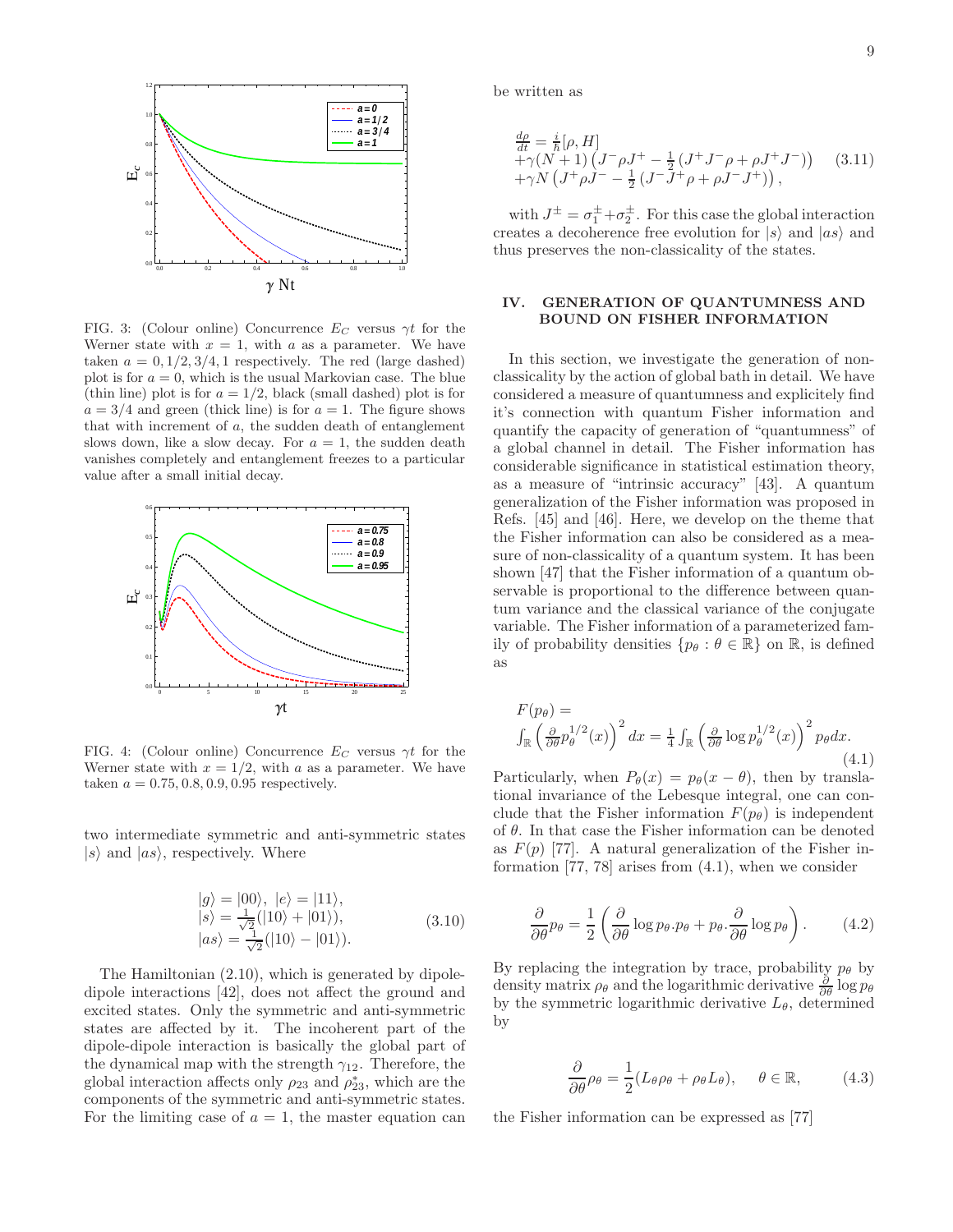$$
F(p_{\theta}) = \frac{1}{4} Tr(L_{\theta}^2 \rho_{\theta}).
$$
\n(4.4)

Now, if it is independent of the parameter  $\theta$ , it can be shown that  $F(\rho, H) = \frac{1}{4} Tr(\rho L^2)$  [77], where  $i(\rho H H\rho$ ) =  $\frac{1}{2}(L\rho + \rho L)$ . After some algebra, the Fisher information of an operator  $H$  can be shown to be

$$
F(\rho, H) = \frac{1}{2} \sum_{m,n} \frac{(\lambda_m - \lambda_n)^2}{\lambda_m + \lambda_n} |\langle \psi_m | H | \psi_n \rangle|^2, \qquad (4.5)
$$

where  $\lambda_m$  and  $|\psi_m\rangle$  are the eigenvalues and eigenvectors of the density matrix, respectively. It is to be noted that, if H commutes with  $\rho$ , then the Fisher information  $F(\rho, H)$  becomes zero. Hence, we will have nonzero Fisher information for an observable only when it is skewed or non-commuting with the density matrix. In Ref.  $[47]$ , it was shown that, in the Schrödinger picture, the position Fisher information is equal to the square of the variance of the non-classical part of the conjugate momentum with a factor  $4/\hbar^2$ . This means that the Fisher information gives us a certain quantification of non-classicality or quantumness of a system. Hence the dynamics of Fisher information would be related to the dynamics of non-classicality associated with a quantum system.

Let us now elaborate the issue of "non-classicality" explicitely. In a recent work [49], the notion of quantumness based on the non-commutivity of the algebra of observables has been investigated. A measure of quantumness has also been proposed based on the imcompatibility of quantum states. The mutual incompatibility of two given states  $\rho_a$  and  $\rho_b$  can be quantified by twice of the Hilbert-Schmidt norm of their commutator [50].

$$
Q(\rho_a, \rho_b) = 2 \| [\rho_a, \rho_b] \|^2 = 4Tr((\rho_a \rho_b)^2 - \rho_a^2 \rho_b^2) \quad (4.6)
$$

We know that the trace of a positive operator is always positive and vanishes only when the operator is null. So  $Q(\rho_a, \rho_b)$  is zero only when the the two density matrix commutes with each other. Given this fact,  $Q(\rho_a, \rho_b)$ can be considered as a powerfull quantumness witness obeying the relation

$$
0 \le Q(\rho_a, \rho_b) \le 1 \tag{4.7}
$$

The intuitive understanding of  $Q(\rho_a, \rho_b)$  as a measure of quantumness is clearly stated in Ref. [49]. Given an algebra A of the system observables, one can define the state  $\rho$  to be classical if  $Tr(\rho, [A, B]) = 0 \quad \forall A, B \in \mathbb{A}$ , and the state is quantum otherwise. So the state is classical, if it does not detect the non-commutativity of the observables. Hence, intuitively it could be stated that if two states  $\rho_a$  and  $\rho_b$  do not commute, they are quantum and classical if otherwise. In Ref. [49] it has been shown

that  $Q(\rho_a, \rho_b)$  is proper witness of the global quantum nature of the given states. Now by chosing  $\rho_a = \rho_0$  and  $\rho_b = \rho_t$  as the initial and final state, we can quantify the generation of quantumness by a certain operation. If  $\rho_0$  is a diagonal state in a given basis and the operation only alters the probability distribution, then the final state will also be a diagonal state. So then there will be no generation of non-commutativity and hence no generation of quantumness by the operation. For example, if we choose the initial state to be a incoherent state; i.e. the state is diagonal in the preffered basis and apply only incoherent operation, then the final state will also remain incoherent and no quantumness will be produced.

So let us take the initial state to be a diagonal state  $\rho_0 = \sum_{j=1}^d \lambda_i |i\rangle\langle i|$  and find the quantumness generated by any arbitrary process. Using Eq. (4.6), we find that

$$
Q(\rho_0, \rho_t) = 2 \sum_{i \neq j} (\lambda_i - \lambda_j)^2 |\langle i | \rho_t | j \rangle|^2 \tag{4.8}
$$

Let us now quantify the quantum Fisher information generated by the process starting from a diagonal state. Using Eq. (4.5), we find that the generated Fisher information can be expressed as

$$
F(\rho_0, \rho_t) = \frac{1}{2} \sum_{i \neq j} \frac{(\lambda_i - \lambda_j)^2}{\lambda_i + \lambda_j} |\langle i|\rho_t|j\rangle|^2.
$$
 (4.9)

Now we know that

$$
\frac{1}{\lambda_i + \lambda_j} \ge 1 \quad \forall \quad i, j \tag{4.10}
$$

and

$$
|\langle i|\rho_t|j\rangle| \le 1 \quad \forall \quad i,j \tag{4.11}
$$

Using Eq.  $(4.10)$  and  $(4.11)$ , we find the following inequality

$$
\frac{Q(\rho_0, \rho_t)}{4} \le F(\rho_0, \rho_t) \le \frac{C_{l_1}(\rho_0, \rho_t)}{2}.
$$
 (4.12)

The relation gives us the intuitive insight on the nature of quantum Fisher information as a measure of quantumness. The left equality of (4.12) will strictly hold for two level system, which is the smallest possible quantum system. For higher dimensional systems and systems consisting more than one party, the situation gets much more complicated. Because for composite system, quantum correlation comes into picture. From (4.12), we also surmise that the created coherence is always more than the created Fisher information.

Let us now calculate the quantumness and Fisher information generated by our specific global operation. Here we will consider an initial diagonal state of the form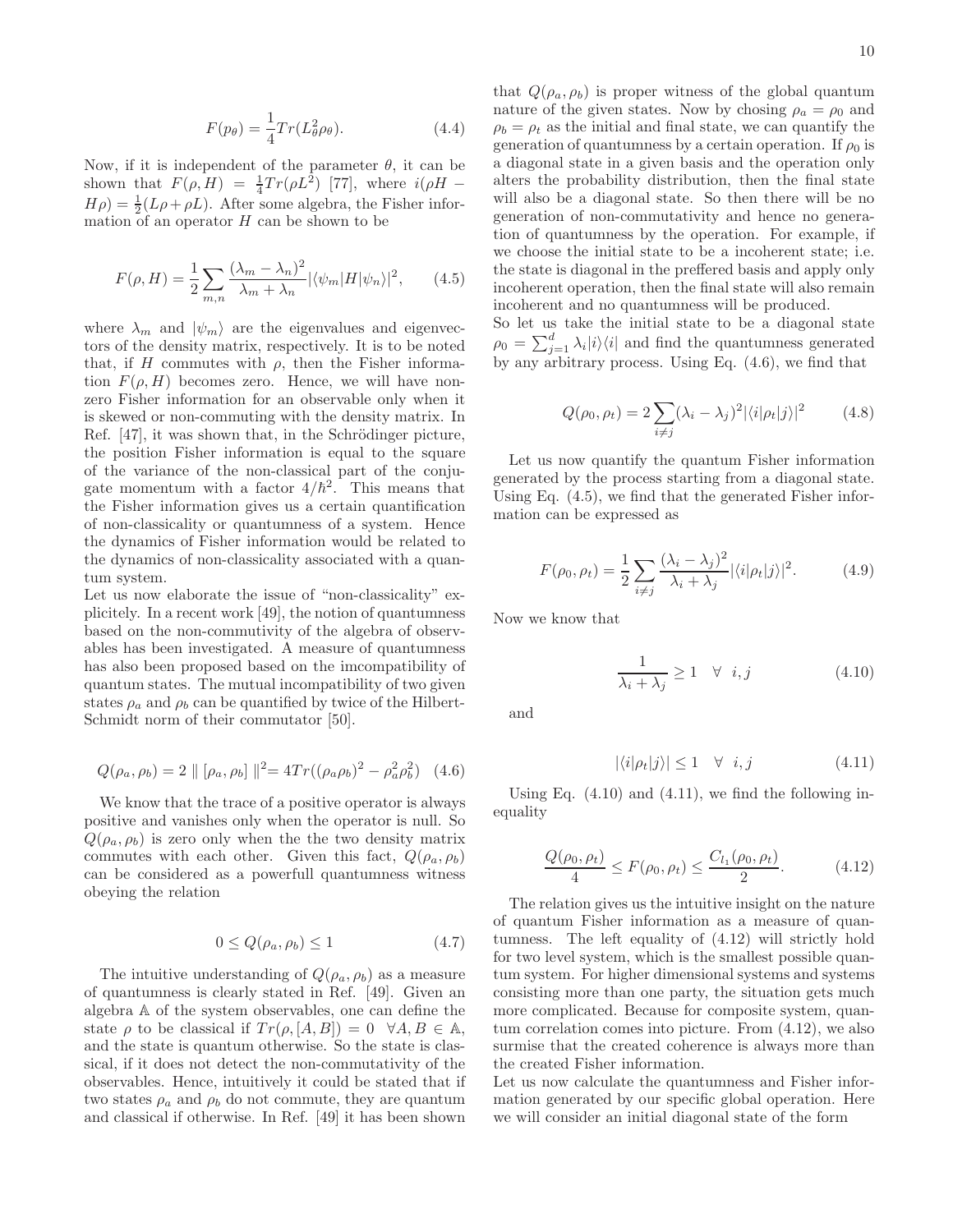$$
\rho_0 = \begin{pmatrix} \rho_{11}(0) & 0 & 0 & 0 \\ 0 & \rho_{22}(0) & 0 & 0 \\ 0 & 0 & \rho_{33}(0) & 0 \\ 0 & 0 & 0 & \rho_{44}(0) \end{pmatrix}
$$
(4.13)

The generated quantumness and Fisher information by the action of our global operation can thus be respectively expressed as

$$
Q(\rho_0, \rho_t) = (\rho_{22}(0) - \rho_{33}(0))^2 C^2(\rho_0, \rho_t)
$$
 (4.14)

$$
F(\rho_0, \rho_t) = \frac{(\rho_{22}(0) - \rho_{33}(0))^2}{\rho_{22}(0) + \rho_{33}(0)} \frac{C^2(\rho_0, \rho_t)}{4}
$$
 (4.15)

where  $C(\rho_0, \rho_t) = 2|\rho_{23}(t)|$  is the generated coherence. For the case of global environmental interaction, we find the inequality

$$
\frac{Q(\rho_0, \rho_t)}{4} \le F(\rho_0, \rho_t) \le \frac{C^2(\rho_0, \rho_t)}{4}.
$$
 (4.16)

Since  $0 \leq C(\rho_0, \rho_t) \leq 1$ , we find that the created coherence will always be greater than the created Fisher information and quantumness.

For the hot bath, we find the quantumness produced from a diagonal state can be expressed as

$$
Q(\rho_0, \rho_t) = 16U^{\prime 2}(0)e^{-6\gamma Nt} \left[ \frac{4a^2}{1+8a^2}(U(0) - W(0))^2 \sinh^2\left(\gamma Nt\sqrt{1+8a^2}\right) + U^{\prime 2}(0)e^{2\gamma Nt} \sin^2(2\Omega_{12}t) \right]
$$
(4.17)

The generated quantum Fisher information can be expressed as

$$
F(\rho_0, \rho_t) = \frac{Q(\rho_0, \rho_t)}{8U(0)}
$$
(4.18)

So we see that the generated Fisher information is equal to the generated quantumness with a factor  $1/8U(0)$ . Let us consider a particular case with  $\rho_{11}(0) =$  $\rho_{44}(0) = 0$ ,  $\rho_{22}(0) = 3/4$  and  $\rho_{33}(0) = 1/4$ . For this case  $F(\rho_0, \rho_t) = Q(\rho_0, \rho_t)/4$ . Now in the case of high temperature bath  $(N \gg 1)$ , the contribution from the unitary evolution will not play a significant role.

From FIG. 5, we see the generation of quantumness with increasing global interaction. In FIG. 6 we see the generation of coherence with increasing global interaction. The strength of the unitary interaction is characterized by  $\Omega_{12}$  given by equation (2.12). For the rest of the numerical study, we parametrize  $b = \Omega_{12}/\gamma$ .

But for the high temperature case, no generation of entanglement is observed.

It is important to state that in this case of high temperature bath, the role of the unitary evolution in generating quantumness is not prominant, because it is suppressed by the much stronger non-unitary dynamics of the qubitbath interaction. Whereas in the Zero temperature bath we see a different picture.

From FIG.7 and FIG.8, we see the generation of quantumness and coherence in zero temperature bath, starting from a initial diagonal state. Importantly, for zero temperature global bath, we can also see a generation of entanglement from FIG. 9, which is unlike the case of high temperature bath.



FIG. 5: (Colour online) Generated Quantumness Q as a function of  $\gamma N t$ . We have taken the global interaction parameter  $a = 0.64, 0.90, 0.95, 0.99$  respectively. Corresponding to each value of a, we have  $b = 0, -0.45, -0.78, -1.84$  respectively. But for the High temperature case as presented in this plot, the effect of  $b$ , which is due to the unitary evolution is very small

# V. GLOBAL MASTER EQUATION WITH TIME VARYING PARAMETERS

In this section, we further generalize our global master equation by considering the memory effect of the bath. In a practical situation, an environment usually has memory. In an experiment, a composite quantum system can be exposed to various kind of noises such as vacuum noise, phase noise, thermal noise as well as a mixture of different kind of noises. Different noise models has been proposed in recent years to model solvable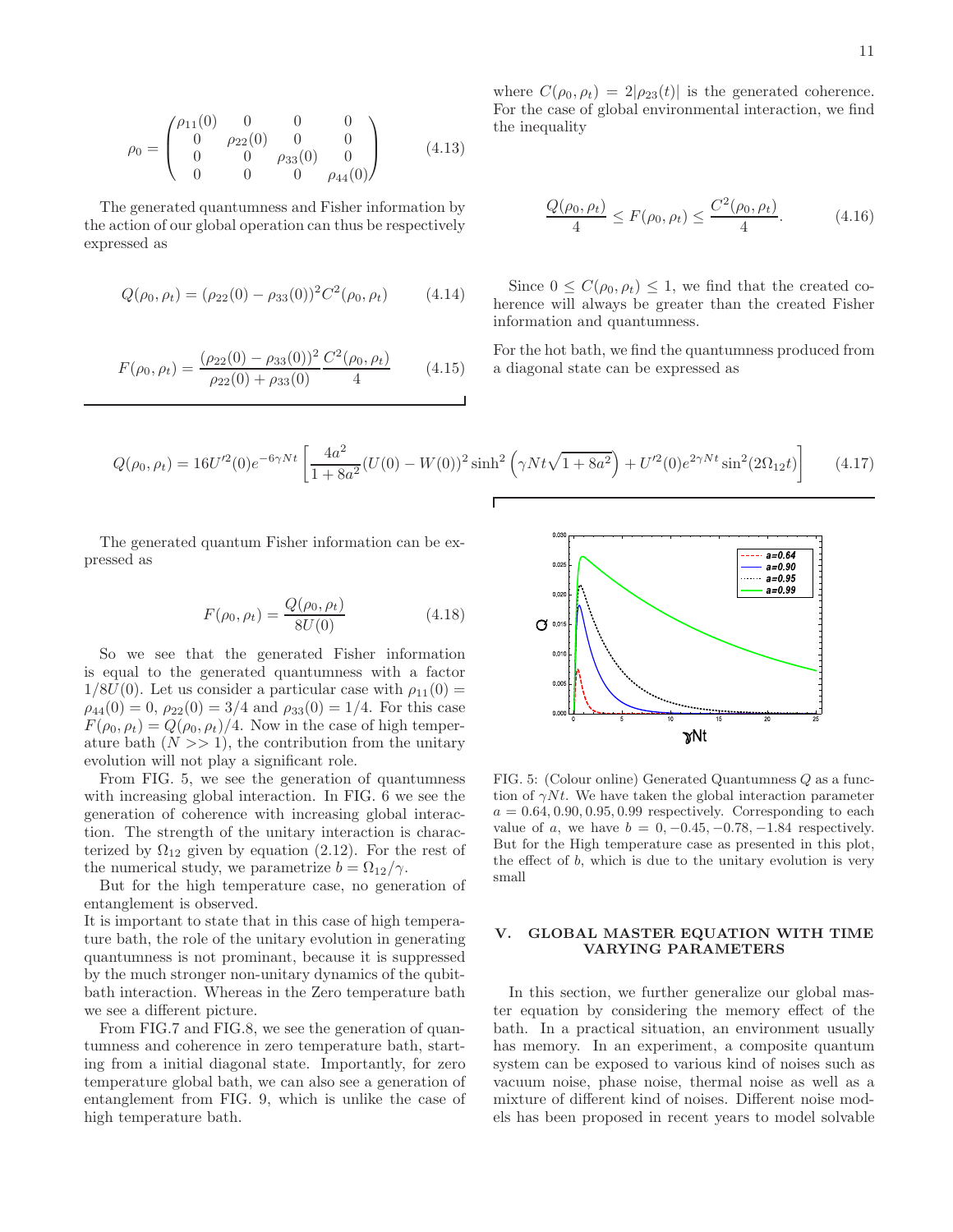

FIG. 6: (Colour online) Generated Coherence C as a function of  $\gamma N t$ . We have taken the global interaction parameter  $a =$ 0.64, 0.90, 0.95, 0.99 respectively. Corresponding to each value of a, we have  $b = 0, -0.45, -0.78, -1.84$  respectively.



FIG. 7: (Colour online) Generated Quantumness Q for zero temperature bath case as a function of  $\gamma t$ . We have taken the global interaction parameter  $a = 0.64, 0.74, 0.83, 0.90$ respectively. Corresponding to each value of a, we have  $b = 0, -0.10, -0.24, -0.45$  respectively.

approximate master equations [79, 80]. Correlation dynamics in the Markovian (no memory) regime has been extensively studied [81]. However, in practice, an environment is more likely to be non-Markovian. A systematic investigation of the dynamics of quantum coherence and correlation in the presence of non-Markovian noise is an ongoing study [82, 83]. Here we are going to analyze the time dependent global environmental operation based on a non-markovian model of quantum state diffusion [84]. For certain cases, the Lindblad type master equation can be constructed from non-linear stochastic Schrödinger equation of the form

$$
\frac{d}{dt}\psi_t = -iH\psi_t + L\psi_t \circ z_t - \frac{1}{2}L^{\dagger} \int_0^t \alpha(t,s) \frac{\delta \psi_t}{\delta z_t} ds. \tag{5.1}
$$

where  $z_t$  is a white complex valued Wiener process:  $z_t = \sum_{\nu} z_{\nu} e^{i\nu t}$ . The correlation relations are defined as

$$
M[z_t^* z_s] = \delta(t - s) \; ; \; M[z_t z_s] = 0, \qquad (5.2)
$$



FIG. 8: (Colour online) Generated Coherence C for zero temperature bath case as a function of  $\gamma t$ . We have taken the global interaction parameter  $a = 0.64, 0.74, 0.83, 0.90$ respectively. Corresponding to each value of a, we have  $b = 0, -0.10, -0.24, -0.45$  respectively.



FIG. 9: (Colour online) Generated Entanglement E for zero temperature bath case as a function of  $\gamma t$ . We have taken the global interaction parameter  $a = 0.64, 0.74, 0.83, 0.90$ respectively. Corresponding to each value of a, we have  $b = 0, -0.10, -0.24, -0.45$  respectively.

and  $\alpha(t, s)$  is the environmental correlation function. Here  $M[\cdots]$  is the ensemble mean over the classical noise  $z_t$  and the system density matrix  $\rho_t = M[|\psi(t)\rangle\langle\psi(t)|].$ The system Hamiltonian is taken to be  $H = \frac{\omega}{2} \sigma_z$ . The stochastic environmental influence is expressed by the gaussian Wiener process  $Z_t$ , which drives the system through the operator L. For our case of dissipative process described by amplitude damping operation, L is chosen as  $\lambda \sigma_-\$ . Here  $\lambda$  is a parameter describing the strength of interaction. Now for dissipative interactions, one can choose

$$
\frac{\delta \psi_t}{\delta z_t} = f(t, s)\sigma_-\psi_t,\tag{5.3}
$$

where  $f(t, s)$  is a function to be determined. For the dynamics to be physically consistant this function satisfies the relation [84]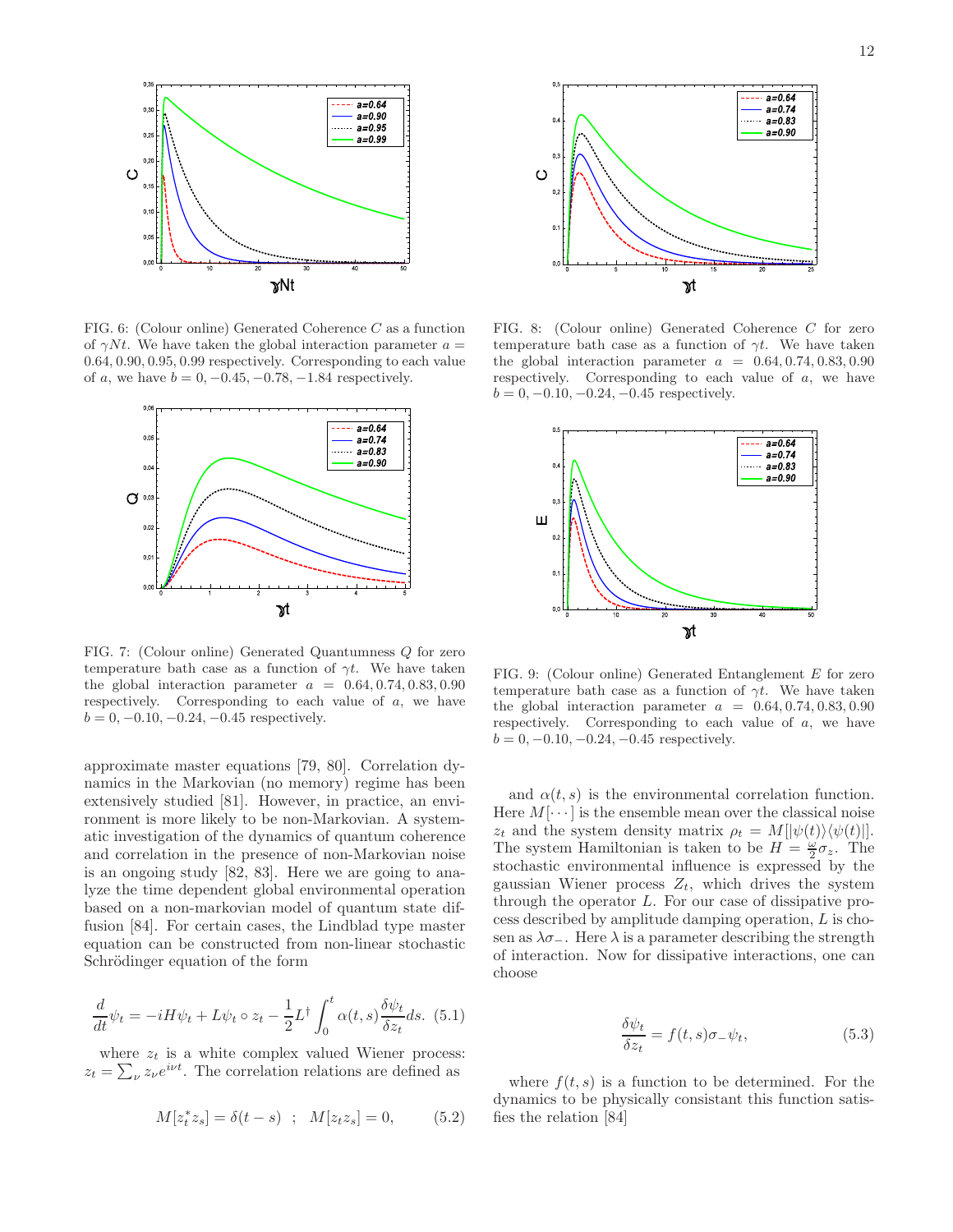$$
\partial_t f(t,s) = [i\omega + \lambda F(t)]f(s,t), \tag{5.4}
$$

with the initial condition  $f(s, s) = \lambda$ . Here  $F(t) = \int_0^t \alpha(t, s) f(t, s) ds.$  Assuming exponentially decaying environmental correlation  $\alpha(t,s)$  =  $\frac{\gamma_0}{2} \exp(-\gamma_0|t-s|+i\xi(t-s)),$  we find the reduced map for the system to be

$$
\begin{pmatrix}\n\rho_{11}(0)e^{-\int_0^t (F(s)+F^*(s))ds} & \rho_{12}(0)e^{-i\omega t - \int_0^t F(s)ds} \\
\rho_{21}(0)e^{i\omega t - \int_0^t F^*(s)ds} & 1 - \rho_{11}(t)\n\end{pmatrix}
$$
\n(5.5)

with

$$
F(t) = \frac{\gamma_0}{2\lambda} - \frac{\sqrt{\gamma_0^2 - 2\gamma_0 \lambda^2}}{2\lambda} \times \tanh\left[\frac{t}{2}\sqrt{\gamma_0^2 - 2\gamma_0 \lambda^2} + \tanh^{-1}\left(\frac{\gamma_0}{\sqrt{\gamma_0^2 - 2\gamma_0 \lambda^2}}\right)\right].
$$
\n(5.6)

Here the resonant situation  $\omega = \xi$  is considered. Here two different cases can be considered. The first one is short memory or weak coupling with  $\gamma > 2\lambda^2$ . The much more interesting situation appears for long memory or strong coulping case where we have  $\gamma < 2\lambda^2$ . Then we have

$$
F(t) = \frac{\gamma_0}{2\lambda} + \frac{\sqrt{2\gamma_0\lambda^2 - \gamma_0^2}}{2\lambda}
$$

$$
\times \tan\left[\frac{t}{2}\sqrt{2\gamma_0\lambda^2 - \gamma_0^2} - \tan^{-1}\left(\frac{\gamma_0}{\sqrt{2\gamma_0\lambda^2 - \gamma_0^2}}\right)\right].
$$
(5.7)

The master equation of the mentioned operation can be derived from the map given in Eq. (5.5) with the form

$$
\dot{\rho} = i\frac{\omega}{2}[\sigma_Z, \rho] + \lambda [F(t) + F^*(t)] \left(\sigma^- \rho \sigma^+ - \frac{1}{2} \{\sigma^+ \sigma^- , \rho\} \right)
$$
\n(5.8)

Note that, here only the zero temperature situation is considered for simplicity. So there is only the dissipation part, but no reheating. But it can always be generalized for a finite temperature bath. Now for a two qubit system with identical qubits, where the bath acting globally, we can generalize the master equation as

$$
\frac{d\rho}{dt} = -\frac{i}{\hbar}[\rho, H_S(t)] + \sum_{i,j} \gamma_{ij}(t) \left(\sigma_i^- \rho \sigma_j^+ - \frac{1}{2} \{\sigma_i^+ \sigma_j^- , \rho \} \right),\tag{5.9}
$$

with

$$
H_S(t) = \sum_{i=1,2} \left( \frac{1}{2} \hbar \sigma_Z^i + \hbar \Omega_{ij}(t) \left( \sigma_i^- \sigma_j^+ + \sigma_i^+ \sigma_j^- \right) \right)
$$
\n(5.10)

and

$$
\Omega_{12} = \frac{3}{4}\gamma(t)b(k_0r_{12})
$$
  
\n
$$
\gamma_{12} = \frac{3}{2}\gamma(t)a(k_0r_{12})
$$
  
\n
$$
\gamma(t) = \lambda[F(t) + F^*(t)]
$$
\n(5.11)

The solution of Eq. (5.9) takes the form

$$
\rho_{11}(t) = \rho_{11}(0)e^{-2G(t)},
$$
  
\n
$$
\rho_{22}(t) = U_n(t) + U_n('t),
$$
  
\n
$$
\rho_{33}(t) = U_n(t) - U'_n(t),
$$
  
\n
$$
\rho_{44}(t) = 1 - \rho_{11}(t) - 2U_n(t),
$$
  
\n
$$
\rho_{23} = V_n(t) + iV'_n(t),
$$
  
\n
$$
\rho_{14}(t) = \rho_{14}(0) \exp(-G(t)).
$$
\n(5.12)

where

$$
U_n(t) = U_n(0)e^{-G(t)}\cosh(aG(t)) - V_n(0)e^{-(G(t))}\sinh(aG(t))
$$
  
 
$$
+ \frac{\rho_{11}(0)}{2} \left[ \frac{1+a}{1-a}e^{-(1+a)G(t)} \left(1 - e^{-(1-a)G(t)}\right) + \frac{1-a}{1+a}e^{-(1-a)G(t)} \left(1 - e^{-(1+a)G(t)}\right) \right],
$$
 (5.13)

Г

$$
V_n(t) = V_n(0)e^{-G(t)}\cosh(aG(t)) - U_n(0)e^{-G(t)}\sinh(aG(t)) + \frac{\rho_{11}(0)}{2}\left[\frac{1+a}{1-a}e^{-(1+a)G(t)}\left(1 - e^{-(1-a)G(t)}\right) - \frac{1-a}{1+a}e^{-(1-a)G(t)}\left(1 - e^{-(1+a)G(t)}\right)\right]
$$
\n(5.14)

$$
U'_n(t) = U'_n(0)e^{-G(t)}\cosh(2bG(t)) - V'_n(0)e^{-G(t)}\sinh(2bG(t))
$$
\n(5.15)

,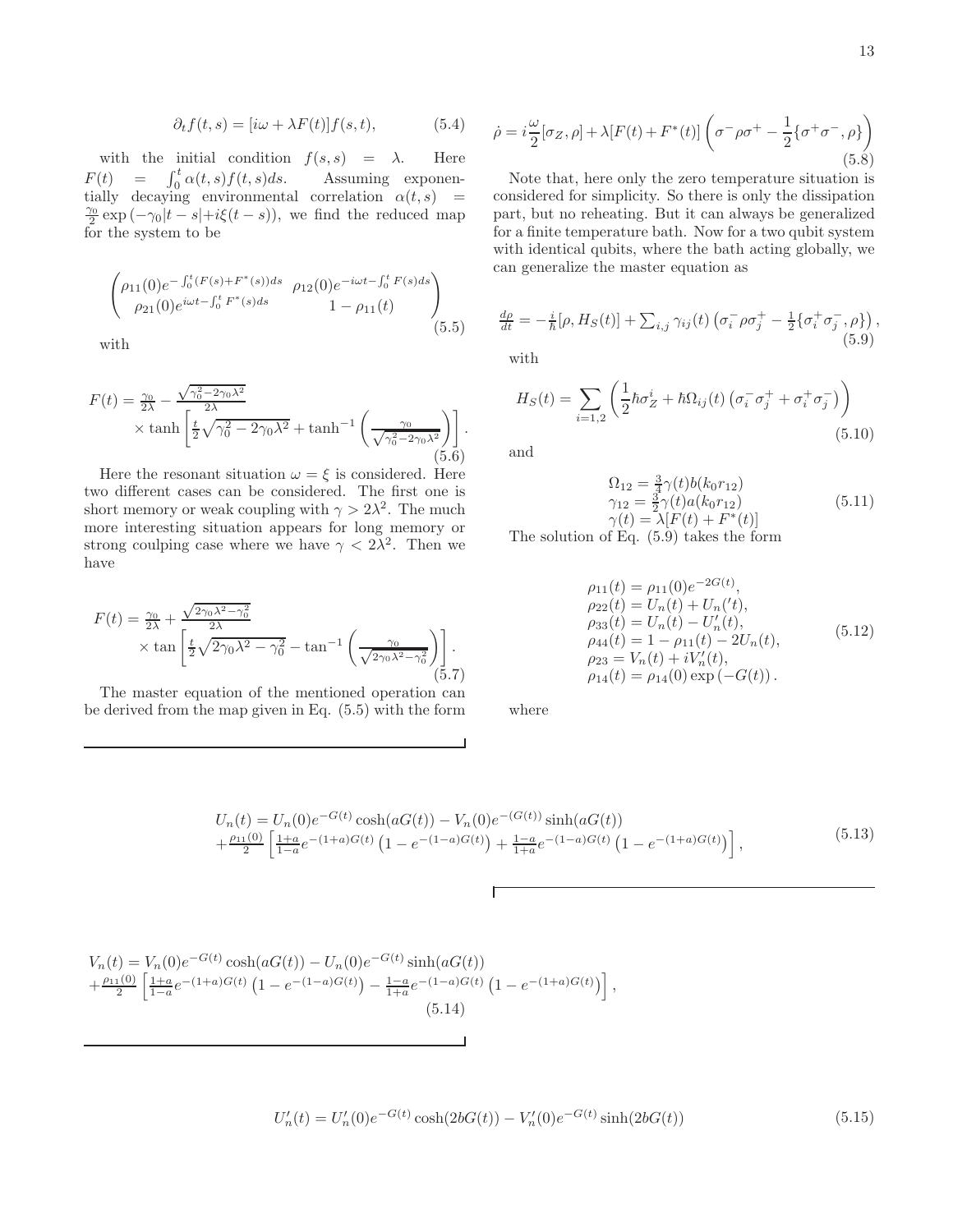$$
V'_{n}(t) = V'_{n}(0)e^{-G(t)}\cosh(2bG(t)) - U'_{n}(0)e^{-G(t)}\sinh(2bG(t))
$$
\n(5.16)

where

$$
G(t) = \gamma_0 t - 2 \ln \left[ \sqrt{\frac{2 \gamma_0 \lambda^2}{2 \gamma_0 \lambda^2 - \gamma_0^2}} \left| \cos \left( \frac{t}{2} \sqrt{2 \gamma_0 \lambda^2 - \gamma_0^2} - \tan^{-1} \left( \frac{\gamma_0}{\sqrt{2 \gamma_0 \lambda^2 - \gamma_0^2}} \right) \right) \right| \right]
$$
(5.17)

## A. Dynamics of coherence and entanglement for Werner state

In this subsection, we are analysing the dynamics of coherence and concurrence for two qubit Werner state as mentioned in Eq. (3.3). For a initial pure state  $(x = 1)$ , the coherence dynamics is given by  $C(\rho_W) = e^{-(1-a)G(t)}$ . From FIG. 10 we see that global environmental interaction helps the backflow of information process and as a consequence we see a periodic revival of coherence with increasing global interaction.



FIG. 10: (Colour online) Dynamics of coherence C for Werner state with  $x = 1$  interacting with a zero temperature global non-markovian bath case as a function of  $\gamma_0 t$ . We have taken the global interaction parameter  $a = 0, 0.5, 0.75, 0.90$  respectively. Here we have taken  $\lambda^2 = \gamma_0$ .

For entanglement also, we see that the global environmental interaction helps the periodic revival of entanglement, as shown in FIG. 11.

### B. Generation of Quantumness

Here we analyse the generation of quantumness by global non-marokivan interaction. Here also we see that global interaction enhances the generation of non-



FIG. 11: (Colour online) Dynamics of entanglement  $E_c$  for Werner state with  $x = 1/2$  interacting with a zero temperature global non-markovian bath case as a function of  $\gamma_0 t$ . We have taken the global interaction parameter  $a =$ 0, 0.5, 0.75, 0.90 respectively. Here we have taken  $\lambda^2 = \gamma_0$ .

classicality.

### VI. CONCLUSION

To conclude, in this work we exploit a useful global system-environment interaction and study the effect of non-Markovian behaviour on various facets of quantum coherence and correlations. Here we have found that the global part of the environmental interaction is acting as a resource to compensate the decoherence effect. We have further extended our result to the case where the bath has memory. We have given the exact solution of the proposed master equation for two separate cases of high temperature and zero temperature bath for the memoryless case. For the case for environmental interaction in presence of memory, we have given exact solution for the zero temperature bath. But it can be easily extended to the case of finite temperature bath as well. We have shown that with increasing strength of the global part of the environmental interaction, both coherence and entanglement decay slows down and for the limiting case they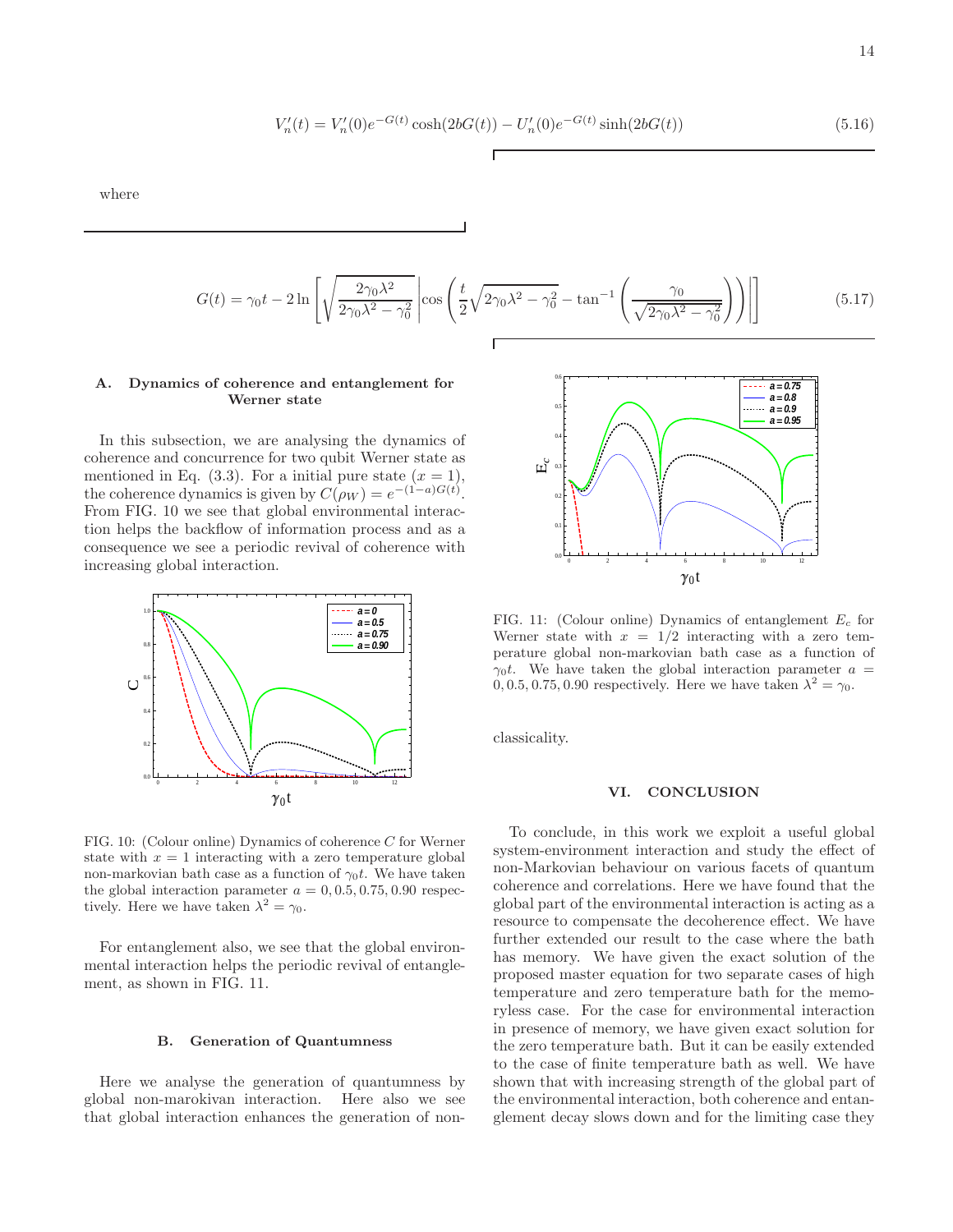

FIG. 12: (Colour online) Generated Quantumness Q for zero temperature bath case as a function of  $\gamma t$ . We have taken the global interaction parameter  $a = 0.64, 0.74, 0.83, 0.90$ respectively. Corresponding to each value of a, we have  $b = \Omega_{12}/2\gamma = 0, -0.10, -0.24, -0.45$  respectively.

eventually freeze. The limiting condition is attainable when the separation between the energy levels of both the atomic qubits is small. For the memory dependent non-Markovian case, we have seen that the global interaction enhances the regeneration of coherence, entanglement and quantumness. Which tells us that the global interaction helps the backflow of information from environment to the system via non-Markovian interaction. It is also very important to mention here that for the case of zero temperature bath, as the strength of the global interaction increases, the unitary interaction between the two qubits will dominate. In that case, the limiting condition is unattainable. Because then the environment cannot resolve the two interacting qubits. Instead it sees the system as a single four level level system in the eigenbasis of it's total Hamiltonian. Moreover, we have also quantified

- [1] H. P. Breuer and F. Petruccione, The Theory of Open Quantum Systems, (Oxford University Press, Oxford, 2007).
- [2] U. Weiss, Quantum Dissipative Systems, (World Scientific,Singapore, 2000).
- [3] X. S. Ma et. al.,Quantum teleportation over 143 kilometres using active feed-forward, Nature 489, 269-273 (2012).
- [4] J.I. Cirac, P. Zoller, J.H. Kimble, et al., Quantum State Transfer and Entanglement Distribution among Distant Nodes in a Quantum Network, Phys. Rev. Lett, 78, 3221- 3224 (1997).
- [5] D. Bouwmeester, J.W. Pan, K. Mattle et al., Experimental quantum teleportation, Nature,  $390, 575-579$  (1997).
- [6] M. A. Nielsen and I. L. Chuang, Quantum Computation and Quantum Information, (Cambridge Univ. Press,Cambridge, 2000).
- [7] Y. C. Liang, D. Kaszlikowski, B.-G. Englert, L. C. Kwek, and C. H. Oh, Tomographic quantum cryptography, Phys. Rev. A 68, 022324 (1-9) (2003).

the amount of non-classicality generated by global environmental interaction. It has been shown that the generated quantum Fisher information is lower bounded by the Quantumness with a factor of 1/4 and upper bounded by the  $l_1$  norm of coherence with a factor of  $1/2$ . This gives us an intuitive understanding of quantum Fisher information as a measure of non-classicality. Fisher information and the quantumness measure are both based on the noncommutativity of states and this property is precisely understood as the non-classicality of quantum states. Now from the inequality relation given by Eq. (4.12), we find that the created coherence by any arbitrary global operation is always greater than the created quantumness and Fisher information. So we understand that coherence contains more than the non-classicality of quantum states and hence cannot be considered as a proper measure of Quantumness. To summarize, in this work we have examined the emergence of non-Markovianity and its impact on the evolution of a number of facets of quantumness in the system. It is observed that non-Markovianity can play a nontrivial and useful role in various quantum information tasks where coherence and entanglement are considered as resources.

## Acknowledgement

S. Bhattacharya thanks Uttam Singh, Avijit Misra and Titas Chanda of Harish-Chandra Research Institute (HRI) for useful discussions. S. Banerjee acknowledges the warm hospitality extended to him by the Quantum Information Group at HRI, where this work was initiated. S. Bhattacharya acknowledges the Department of Atomic Energy, Govt. of India for financial support.

- [8] S. Banerjee and R. Srikanth, Eur. Phys. J. D 46,Geometric phase of a qubit interacting with a squeezedthermal bath, 335-344 (2008); S. N. Sandhya and S. Banerjee,Geometric phase: an indicator of entanglement, Euro. Phys. J. D: 66, 168 (1-6) (2012); S. Banerjee, C. M. Chandrashekar and A. K. Pati,Enhancement of geometric phase by frustration of decoherence: A Parrondo-like *effect*, Phys. Rev. A  $87$ , 042119 (1-5) (2013).
- [9] R. Srikanth and S. Banerjee, Squeezed generalized amplitude damping channel, Phys. Rev. A  $77$ , 012318 (1-9) (2008).
- [10] C. M. Chandrashekar, R. Srikanth and S. Banerjee, Symmetries and noise in quantum walk, Phys. Rev. A 76, 022316 (1-15) (2007); S. Banerjee, R. Srikanth, C. M. Chandrashekar and Pranaw Rungta, Symmetry-noise interplay in a quantum walk on an n-cycle, Phys. Rev. A 78, 052316 (1-5) (2008); R. Srikanth, S. Banerjee and C. M. Chandrashekar, Quantumness in a decoherent quantum walk using measurement-induced disturbance, Phys. Rev. A 81, 062123 (1-7) (2010).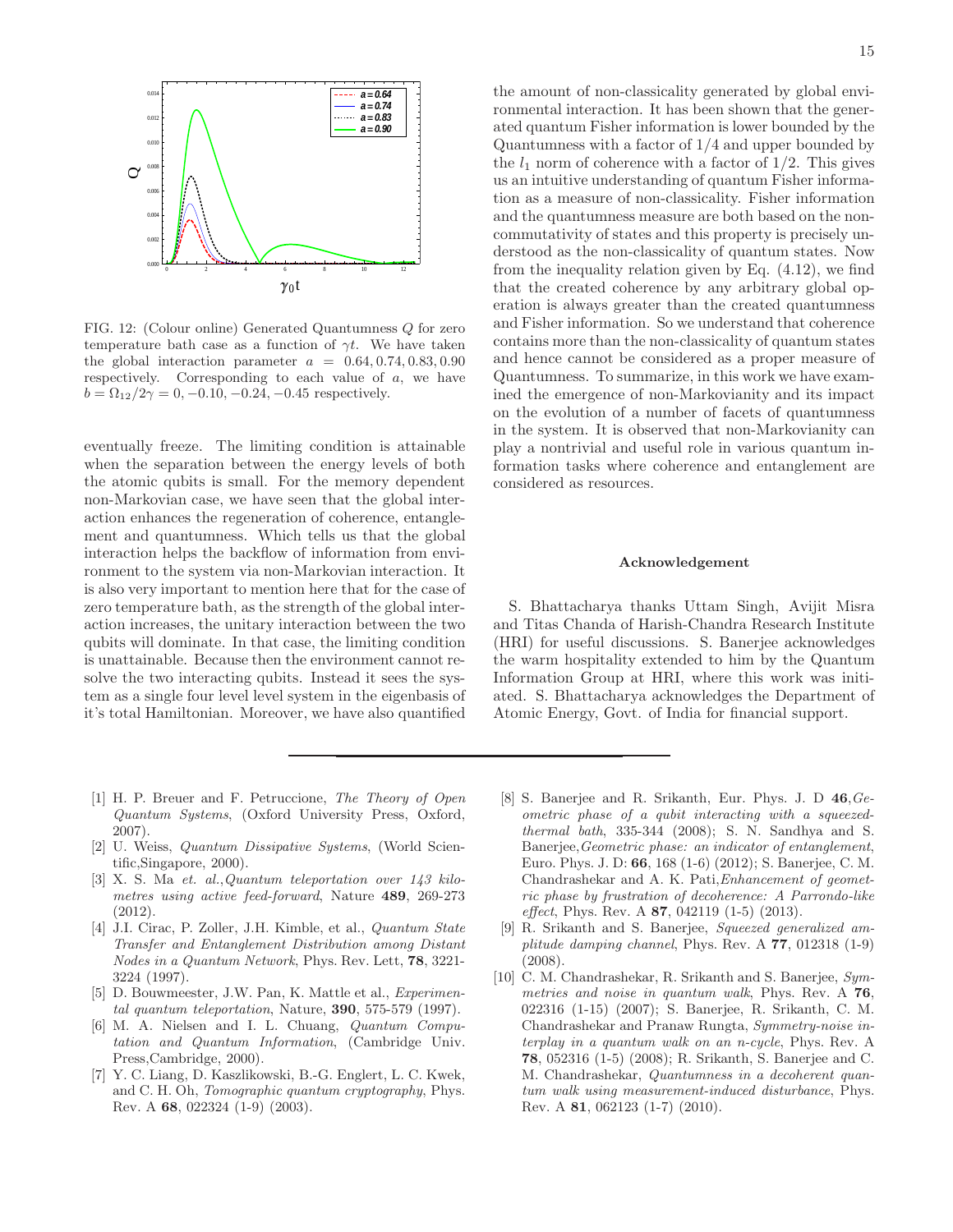- [11] K. Thapliyal, S. Banerjee, A. Pathak, S. Omkar and V. Ravishankar, Quasiprobability distributions in open quantum systems: Spin-qubit systems, Ann. of Phys. **362**, 261-286 (2015).
- [12] K. Thapliyal, S. Banerjee and A. Pathak, Tomograms for open quantum systems: In(finite) dimensional optical and spin systems, Ann. of Phys. 366, 148-167 (2016).
- [13] S. Goyal, S. Banerjee and S. Ghosh, *Effect of control pro*cedures on the evolution of entanglement in open quantum systems, Phys. Rev. A: **85**, 012327 (1-17) (2012).
- [14] S. Banerjee and R. Ghosh, Quantum theory of a Stern-Gerlach system in contact with a linearly dissipative en*vironment*, Phys. Rev. A  $62$ , 042105 (1-8) (2000).
- [15] S. Banerjee and R. Ghosh, General quantum Brownian motion with initially correlated and nonlinearly coupled environment, Phys. Rev. E.  $67, 056120$   $(1-13)$   $(2003)$ .
- [16] A. Ishizaki and G. R. Fleming, On the adequacy of the Redfield equation and related approaches to the study of quantum dynamics in electronic energy transfer, J. Chem. Phys. 130, 234110 (1-8) (2009).
- [17] B. Leggio, R. Lo Franco, D. O. Soares-Pinto, P. Horodecki, and G. Compagno, Distributed correlations and information flows within a hybrid multipartite quantum-classical system, Phys. Rev.  $A$  92, 032311 (1-8) (2015).
- [18] Z.-X. Man, Y.-J. Xia, and R. Lo Franco, Cavity-based architecture to preserve quantum coherence and entanglement, Sci. Rep. 5, 13843 (1-13) (2015).
- [19] J.-S. Xu, K. Sun, C.-F. Li, X.-Y. Xu, G.-C. Guo, E. Andersson, R. Lo Franco and G. Compagno,Experimental recovery of quantum correlations in absence of systemenvironment back-action, Nat. Commun. 4, 2851 (1- 7)(2013).
- [20] R. Lo Franco, B. Bellomo, S. Maniscalco, and G. Compagno, Dynamics of quantum correlations in two qubit systems within non-Markovian environments, Int. J. Mod. Phys. B 27, 1345053 (1-20) (2013).
- [21] Z.-X. Man, Y.-J. Xia, and R. Lo Franco, *Harnessing non*-Markovian quantum memory by environmental coupling, Phys. Rev. A 92, 012315 (1-8) (2015).
- [22] M. M. Wolf et. al., Assessing Non-Markovian Quantum Dynamics, Phys. Rev. Lett. 101, 150402 (1-4) (2008).
- [23] H.P. Breuer et. al., Measure for the Degree of Non-Markovian Behavior of Quantum Processes in Open Systems, Phys. Rev. Lett. 103, 210401 (1-4) (2009).
- [24] E.M. Laine et. al., Measure for the non-Markovianity of quantum processes, Phys. Rev. A 81, 062115 (1-8) (2010).
- [25] A. Rivas et. al., Entanglement and Non-Markovianity of Quantum Evolutions, Phys. Rev. Lett. 105, 050403 (1-4) (2010).
- [26] A. K. Rajagopal, A. R. Usha Devi and R. W. Rendell, Kraus representation of quantum evolution and fidelity as manifestations of Markovian and non-Markovian forms, Phys. Rev. A 82, 042107 (1-7) (2010).
- [27] H. P. Breuer, Foundations and measures of quantum non-Markovianity, J. Phys. B: At. Mol. Opt. Phys. 45, 154001 (1-12) (2012).
- [28] Kishore Thapliyal, Anirban Pathak and Subhashish Banerjee, Quantum cryptography over non-Markovian channels, Quantum Inf Process 16, 115 (1-21) (2017).
- [29] Subhashish Banerjee, N. Pradeep Kumar, R. Srikanth, Vinayak Jagadish, Francesco Petruccione, Non-Markovian Dynamics of Discrete-Time Quantum Walks, arXiv:1703.08004 (2017).
- [30] Pradeep Kumar, Subhashish Banerjee, R. Srikanth, Vinayak Jagadish, Francesco Petruccione, Non-Markovian evolution: a quantum walk perspective, arXiv:1711.03267 (2017).
- [31] T. Baumgratz, M. Cramer, and M. B. Plenio, Quantifying Coherence, Phys. Rev. Lett. 113, 140401 (1-5) (2014).
- [32] A. Winter and D. Yang, Operational Resource Theory of Coherence, Phys. Rev. Lett. 116, 120404 (1-6) (2016).
- [33] A. Streltsov, U. Singh, H. S. Dhar, M. N. Bera and G. Adesso, Measuring Quantum Coherence with Entanglement, Phys. Rev. Lett. **115**, 020403 (1-6) (2015).
- [34] U. Singh, M. N. Bera, H. S. Dhar, and A. K. Pati, Maximally coherent mixed states: Complementarity between maximal coherence and mixedness, Phys. Rev. A 91 052115 (1-8) (2015).
- [35] U. Singh, M.N. Bera, A. Misra and A.K. Pati, *Eras*ing Quantum Coherence: An Operational Approach, arXiv:1506.08186 (2015).
- [36] E. Chitambar, A. Streltsov, S. Rana, M. N. Bera, G. Adesso and M. Lewenstein, Assisted Distillation of Quantum Coherence, Phys. Rev. Lett. 116 070402 (1-5) (2016).
- [37] S. Rana, P. Parashar and M. Lewenstein, Trace-distance measure of coherence, Phys. Rev. A  $93$  012110 (1-7) (2016).
- [38] JI de Vicente and A. Streltsov, *Genuine quantum coher*ence, J. Phys. A: Math. Theor. 50 045301 (1-35) (2017)

.

- [39] T. Chanda and S. Bhattacharya, *Delineating incoherent* non-Markovian dynamics using quantum coherence, Annals of Physics 366, 1-12 (2016).
- [40] N. Tang, W. Cheng and H-S. Zeng, *Coherence*, *correla*tion and non-Markovianity in qubit systems, Eur. Phys. J. D 68, 278 (1-8) (2014).
- [41] S. Banerjee, V. Ravishankar and R. Srikanth, Dynamics of entanglement in Two-Qubit Open System Interacting with a Squeezed Thermal Bath via Dissipative interaction, Annals of Physics 325, 816-834 (2010).
- [42] Z. Ficek and R. Tanas, Entangled states and collective nonclassical effects in two-atom systems, Physics Reports 372, 369-443 (2002).
- [43] R. A. Fisher, Theory of Statistical Estimation, Proc. Cambridge Philos. Soc. 22, 700-725 (1925).
- [44] C. R. Rao, *Information and accuracy attainable in the* estimation of statistical parameters, Bulletin of the Calcutta Mathematical Society 37, 81-91 (1945).
- [45] C. W. Helstrom, Quantum Detection and Estimation Theory, (Academic Press, New York, 1976).
- [46] A. S. Holevo, Probabilistic and Statistical Aspects of Quantum Theory, (North-Holland, Amsterdam, 1982), Chapter VI.
- [47] M. J. W. Hall, Quantum properties of classical Fisher information, Phys. Rev. A **62** 012107 (1-6), (2000).
- [48] S. Banerjee, A. K. Alok and S. Omkar, Quantum Fisher and skew information for Unruh accelerated Dirac qubit, Eur. Phys. J. C 76, 437 (1-9) (2016).
- [49] Leonardo Ferro, Paolo Facchi, Rosario Fazio, Fabrizio Illuminati, Giuseppe Marmo, Vlatko Vedral and Saverio Pascazio, Measuring quantumness: from theory to observability in interferometric setups, arXiv: 1501.03099v1 (2015).
- [50] P.Iyengar, G.N.Chandan and R. Srikanth, Quantifying quantumness via commutators: an application to quantum walk, arXiv:1312.1329 (2013).